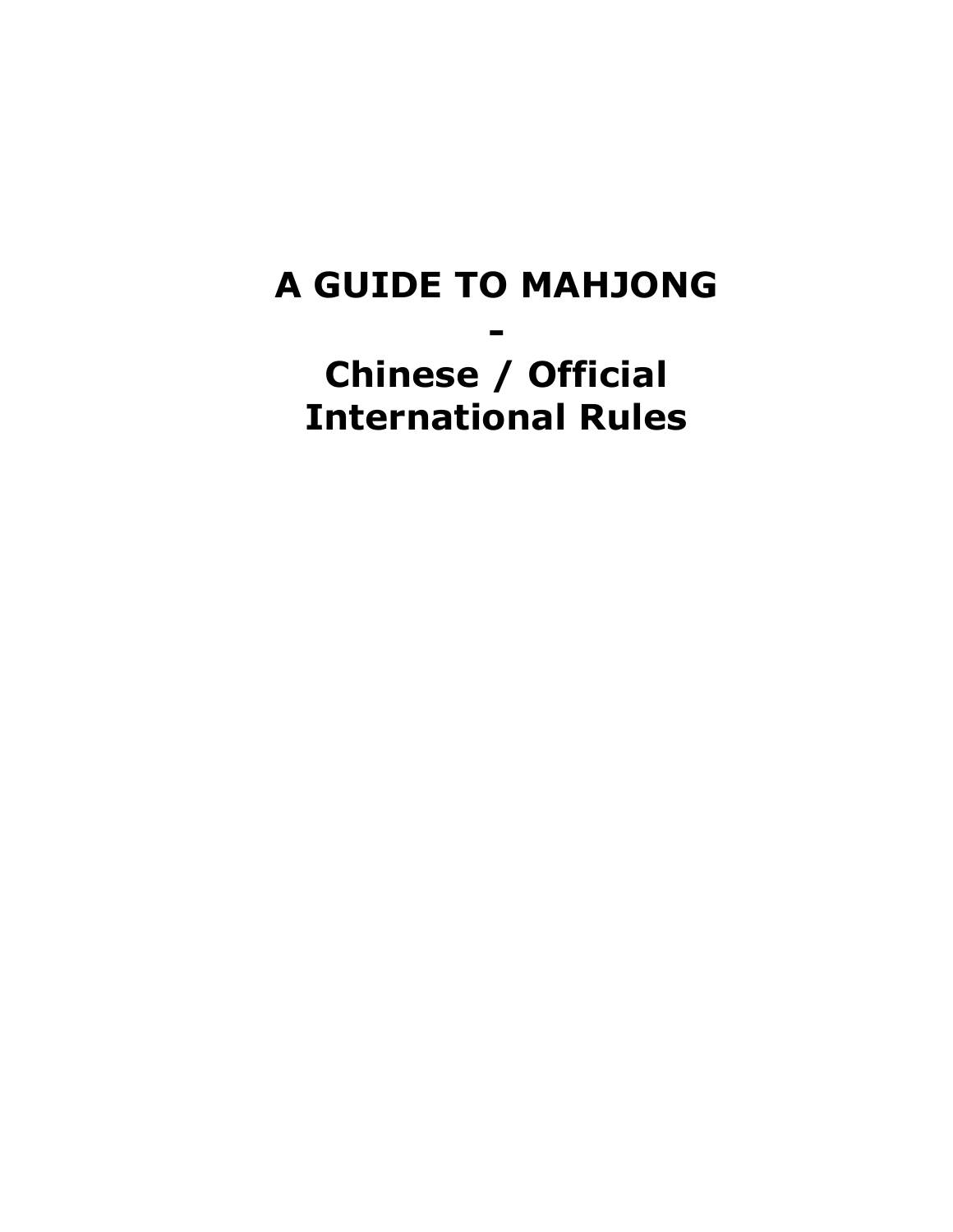# **TABLE OF CONTENTS**

| SHARING / UPDATING THIS DOCUMENT  5 |  |
|-------------------------------------|--|
|                                     |  |
|                                     |  |
|                                     |  |
|                                     |  |
|                                     |  |
|                                     |  |
|                                     |  |
|                                     |  |
|                                     |  |
|                                     |  |
|                                     |  |
|                                     |  |
|                                     |  |
|                                     |  |
|                                     |  |
|                                     |  |
|                                     |  |
|                                     |  |
|                                     |  |
| <b>WINNING</b>                      |  |
|                                     |  |
|                                     |  |
|                                     |  |
|                                     |  |
|                                     |  |
|                                     |  |
|                                     |  |
|                                     |  |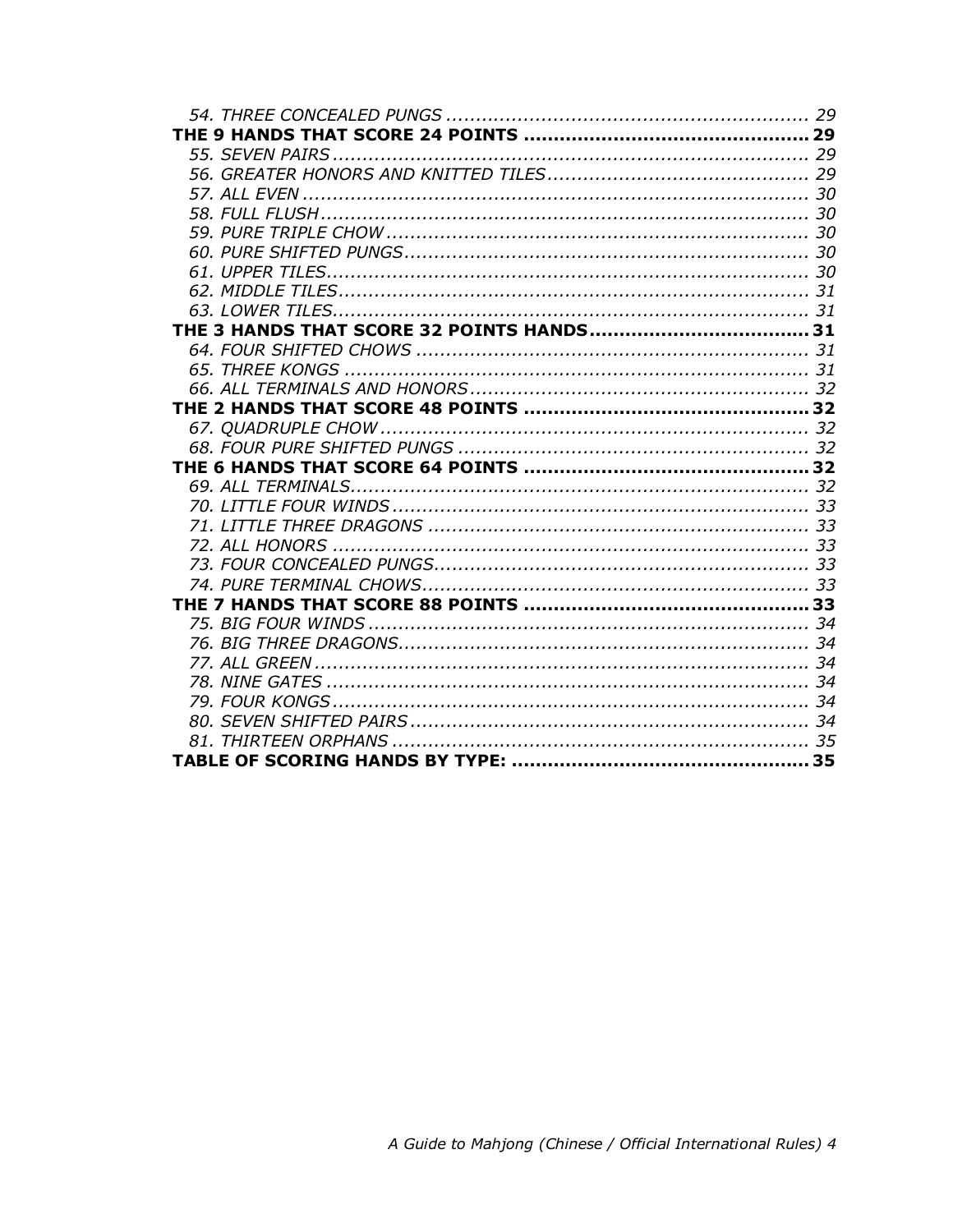# SHARING / UPDATING THIS DOCUMENT

This document is completely free to share. However, should you make this manual available for download on your site, we kindly request that you use one of the links found on http://www.mahjonged.com/chinese\_rules.html. This will ensure that your site will always contain the latest version of the manual, without you having to check for any updates. It also means that you won't waste any bandwidth when people download the manual since the file will be hosted on our server.

If you find any errors in this document, think that something needs to be rephrased or have anything to contribute please let us know by using the form on http://www.mahjonged.com/contact\_us.php. By doing we can make this rulebook as complete and useful as possible.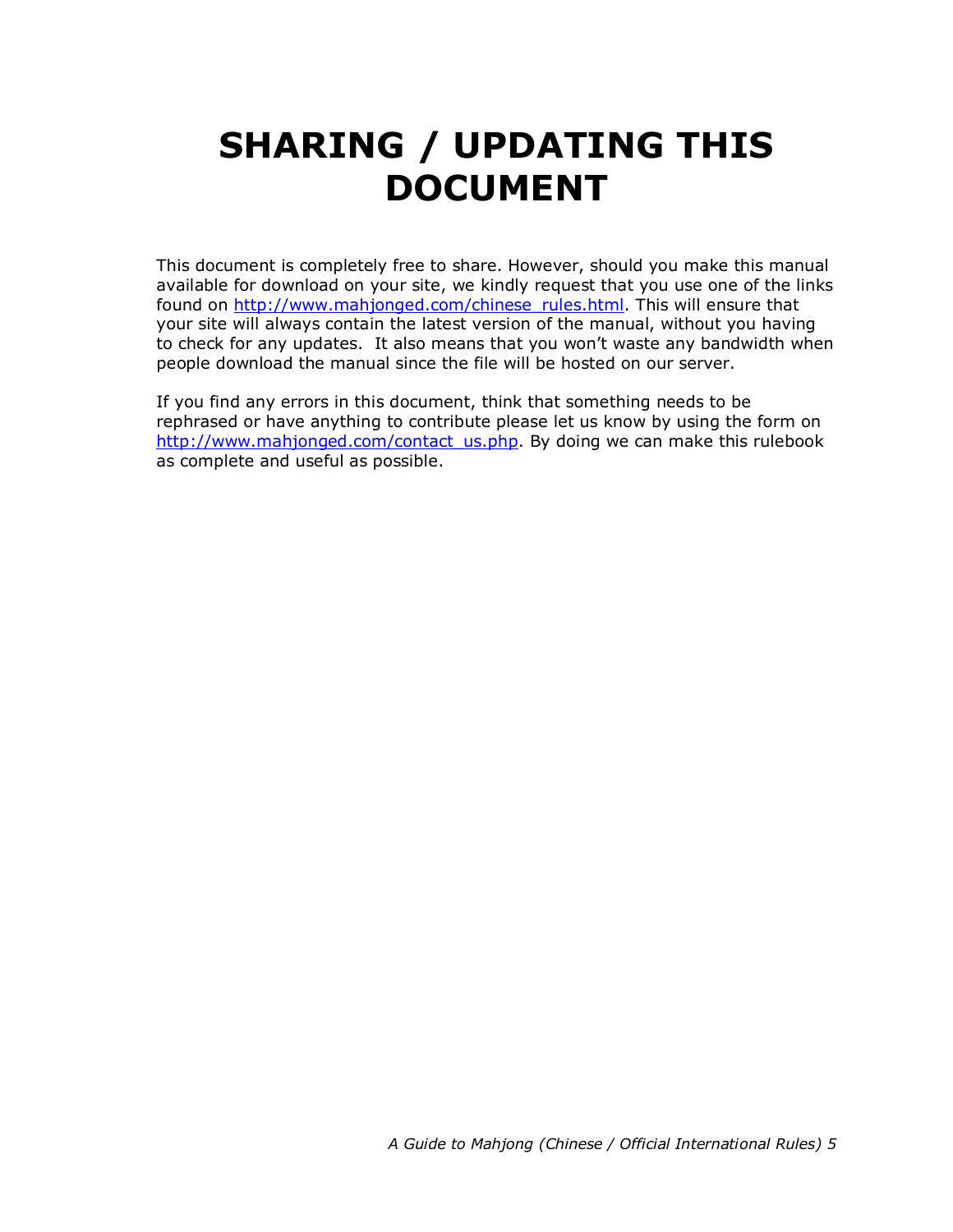# INTRODUCTION TO MAHJONG

Mahjong is a four player game of skill, originating in China. It is similar to Western Gin Rummy in concept.

There are many versions of Mahjong, but the main 4 are

- Chinese
- Hong Kong
- American
- Japanese.

This e-book will focus on Chinese Mahjong rules. The Chinese Official rules are also referred to as the Official International Rules and these gained recognition in January 1998 when the State Sports Commission of China recognised Mahjong as the  $255<sup>th</sup>$  sport!

In China in particular there are many regional variations of the game, but whichever version is being played, game play is broadly similar. However, the game pieces (called tiles), and the scoring system varies slightly between regions.

The overall concept in Mahjong is to build sets of tiles, and get the highest point value.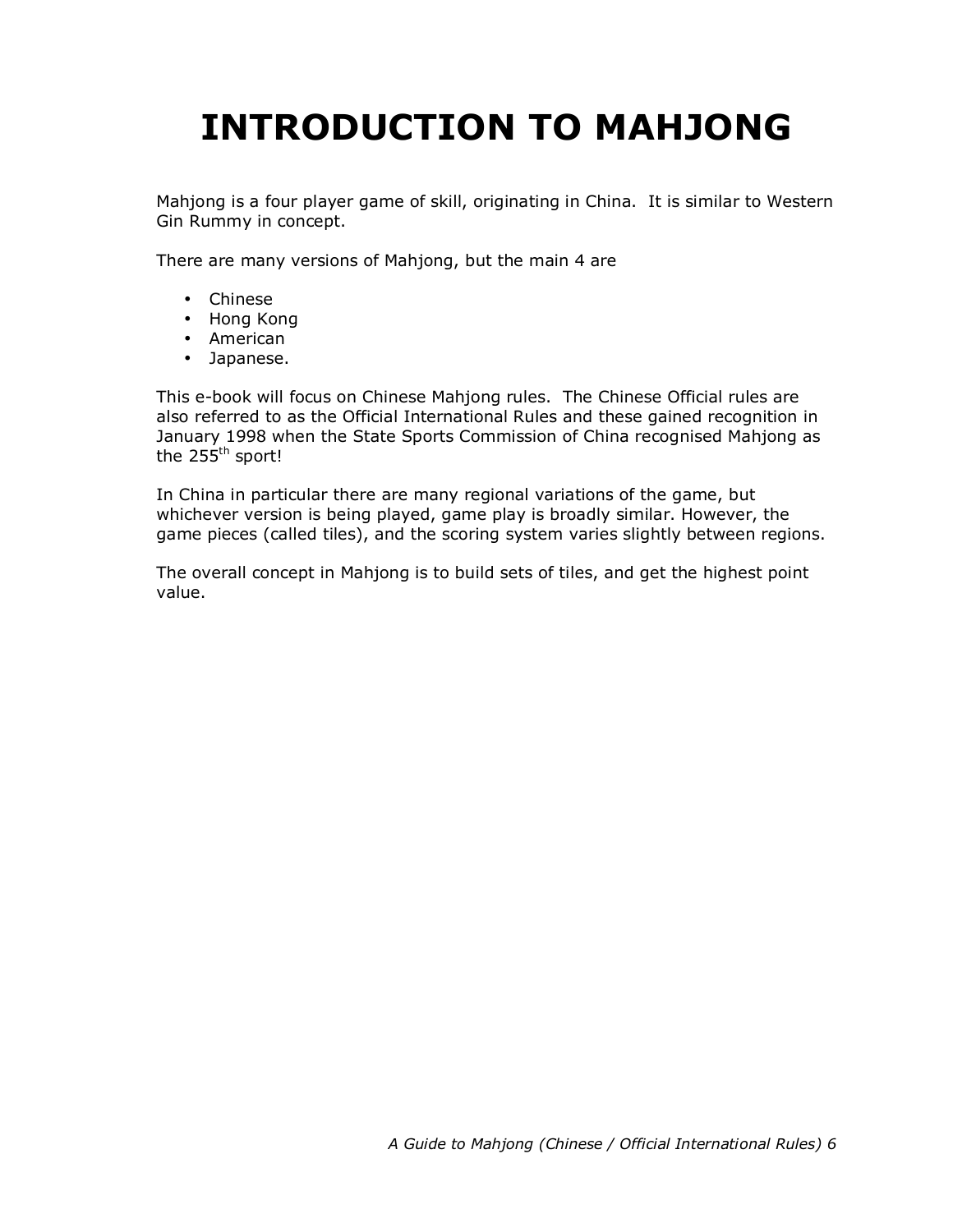# UNDERSTANDING THE MAHJONG **SET**

A Mahjong set is rather like a standard deck of cards. The tile set is split into:

- The 3 suits
- The 4 directional tiles
- The 3 cardinal tiles
- The 8 optional Flower and Season tiles.

# THE 3 SUITS

Instead of 4 suits in a deck of playing cards, you have 3 suits, running from 1 to 9 rather than 1 to 10. The suits are:

- Bamboos
- Characters
- Dots

The Mahjong set contains 4 of each of these tiles. Tiles 1 and 9 of each suit are called Terminals. Tiles 2 to 8 are Simples.

# **BAMBOOS**



# CHARACTERS



# **DOTS**

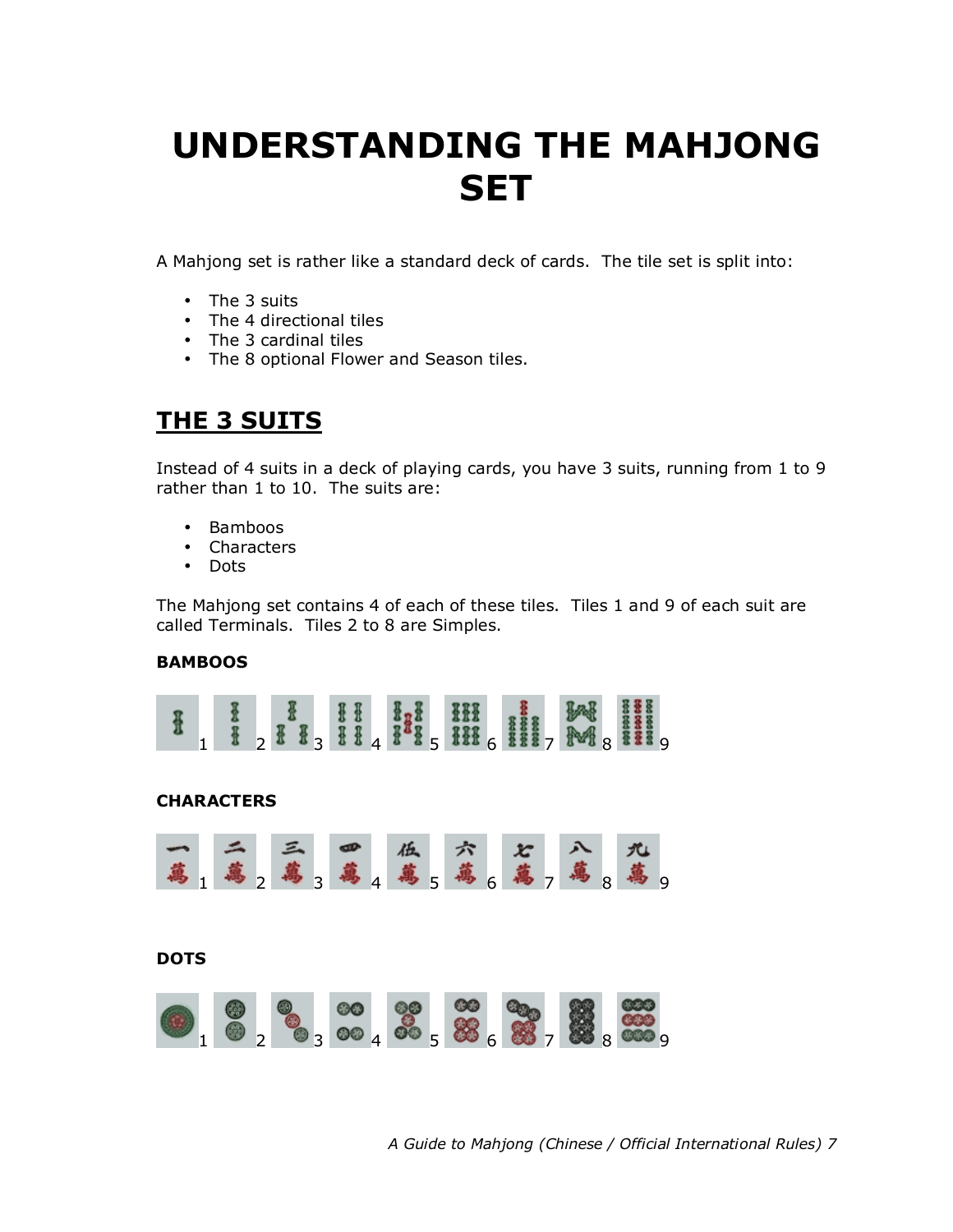# THE 4 DIRECTIONAL TILES

There are 4 directional tiles, also referred to as the 4 Winds or Feng. These are East, South, West and North. The Mahjong set also contains 4 of each of these tiles. These are Honor Tiles. Note that the Winds are reversed – they are counted counter-clockwise (ESWN) as this is the way the Chinese traditionally list their compass directions.



# THE 3 CARDINAL TILES

There are also 3 Cardinal tiles, also referred to as the three Dragons or Special Honor Pieces. These are Red Dragon, Green Dragon and White Dragon. The Mahjong set also contains 4 of each of these tiles. These are Honor Tiles.



# THE 8 OPTIONAL FLOWER AND SEASON TILES

The Mahjong set also contains 8 optional tiles – 4 Flowers and 4 Seasons. There are only one of each of these tiles, not 4 as with all other tiles in the set.



= The Flowers



 $=$  The Seasons

There is no need to remember the names of these tiles, as their only purpose is for scoring. If and when a Flower or Season is drawn, they are immediately declared and a substitute tile is drawn. They score additional bonus points, and these points are further increased if they correspond to the player in question's own Wind.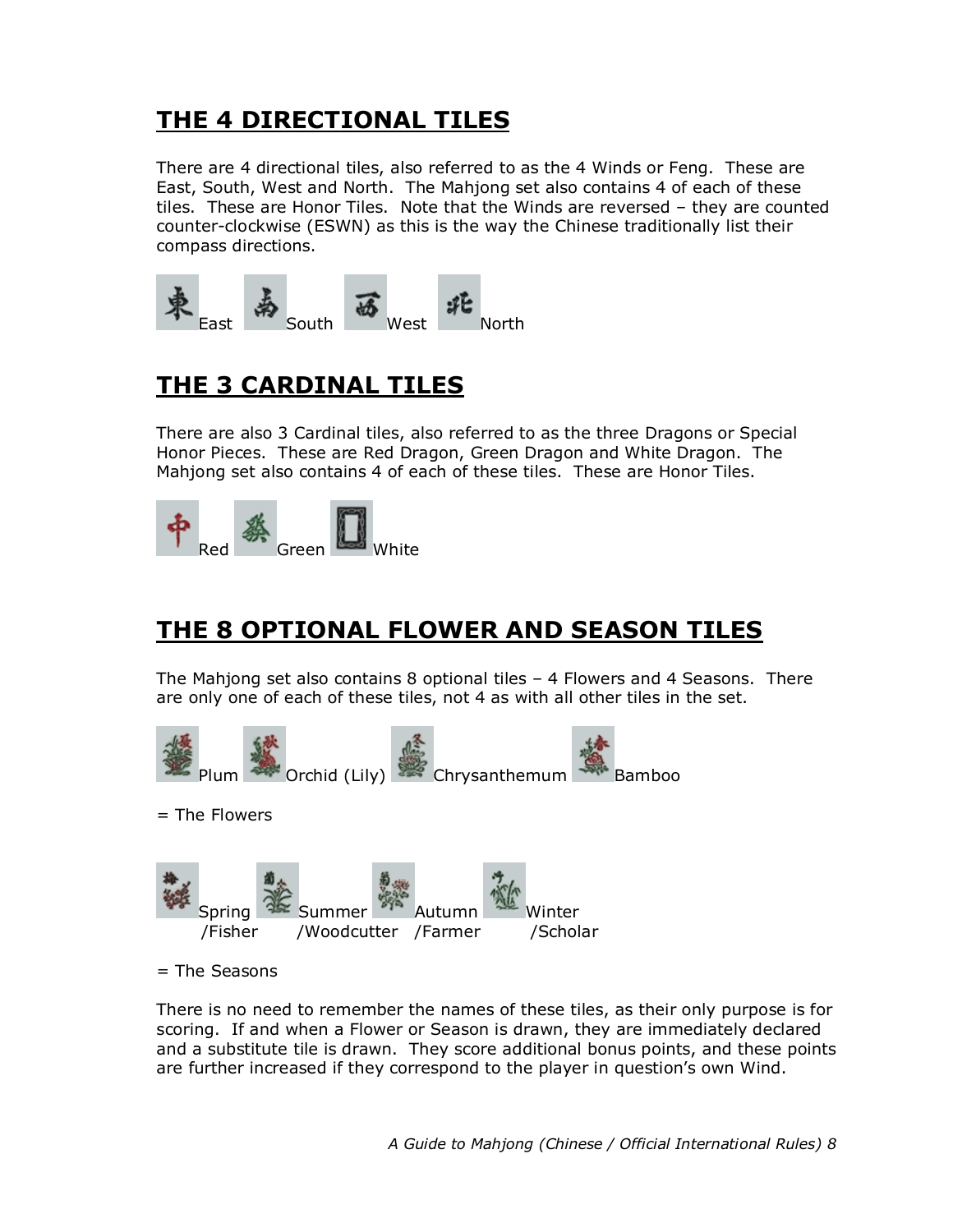| Number         | Flower        | Season                | Corresponding<br>Wind |
|----------------|---------------|-----------------------|-----------------------|
|                | Plum          | Spring/Fisher         | East                  |
| $\overline{2}$ | Orchid (Lily) | Summer/<br>Woodcutter | South                 |
| 3              | Chrysanthemum | Autumn/Farmer         | West                  |
| 4              | Bamboo        | Winter/Scholar        | North                 |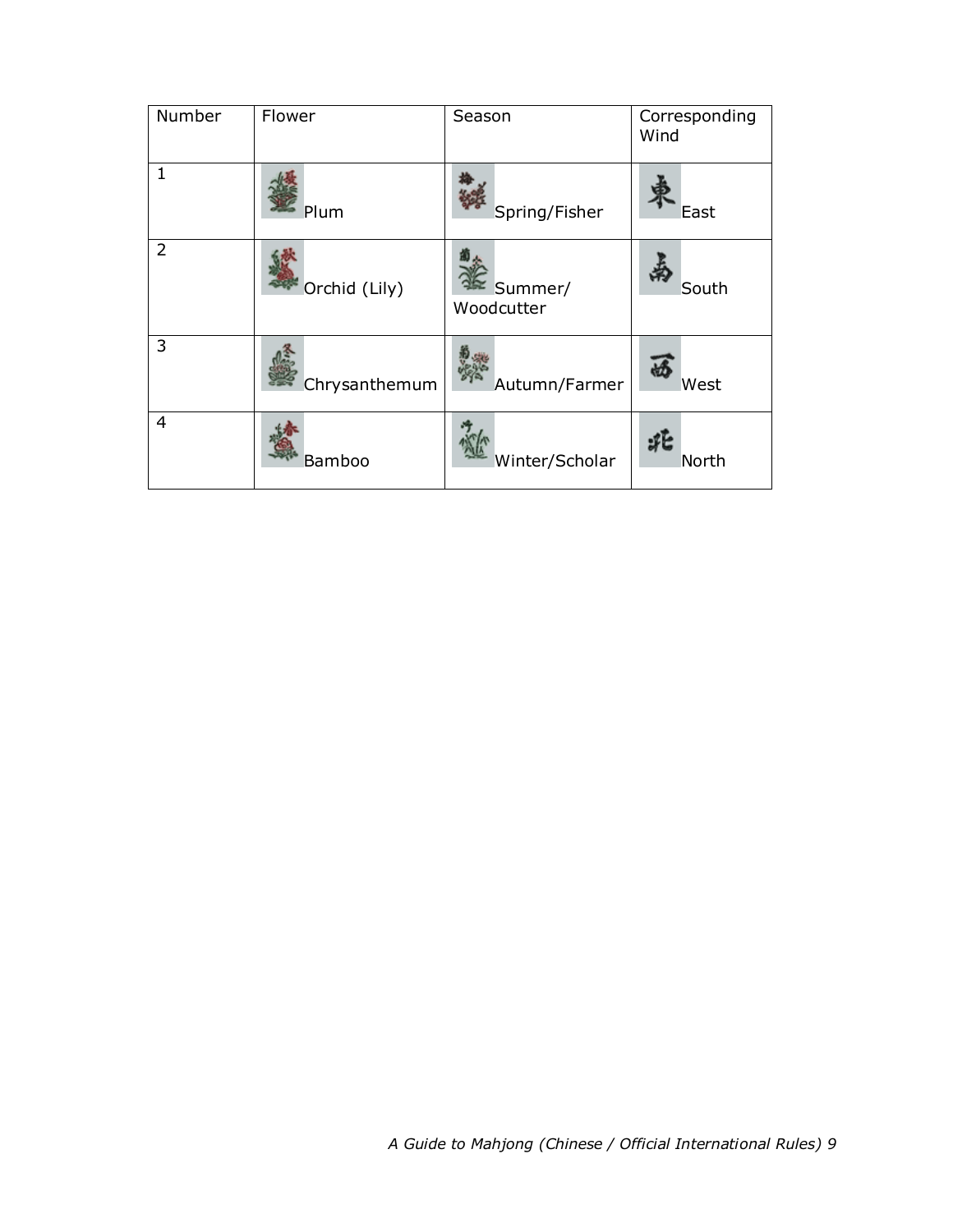# STARTING A GAME

# THE ORDER OF PLAY

To start play, the players each draw one of the 4 Winds. The player who draws the East Wind will take the East side of the table – in the below example:

- Player A has drawn the South Wind
- Player B has drawn the East Wind
- Player C has drawn the North Wind
- Player D has drawn the West Wind.



# MAKING THE WALL

All 144 pieces are mixed up and placed face down on the table. They are moved randomly, as in shuffling a deck of cards. Each player then selects 36 tiles each and arranges them two tiles high in a long line. These 4 lines are then joined to make a square called the "Wall".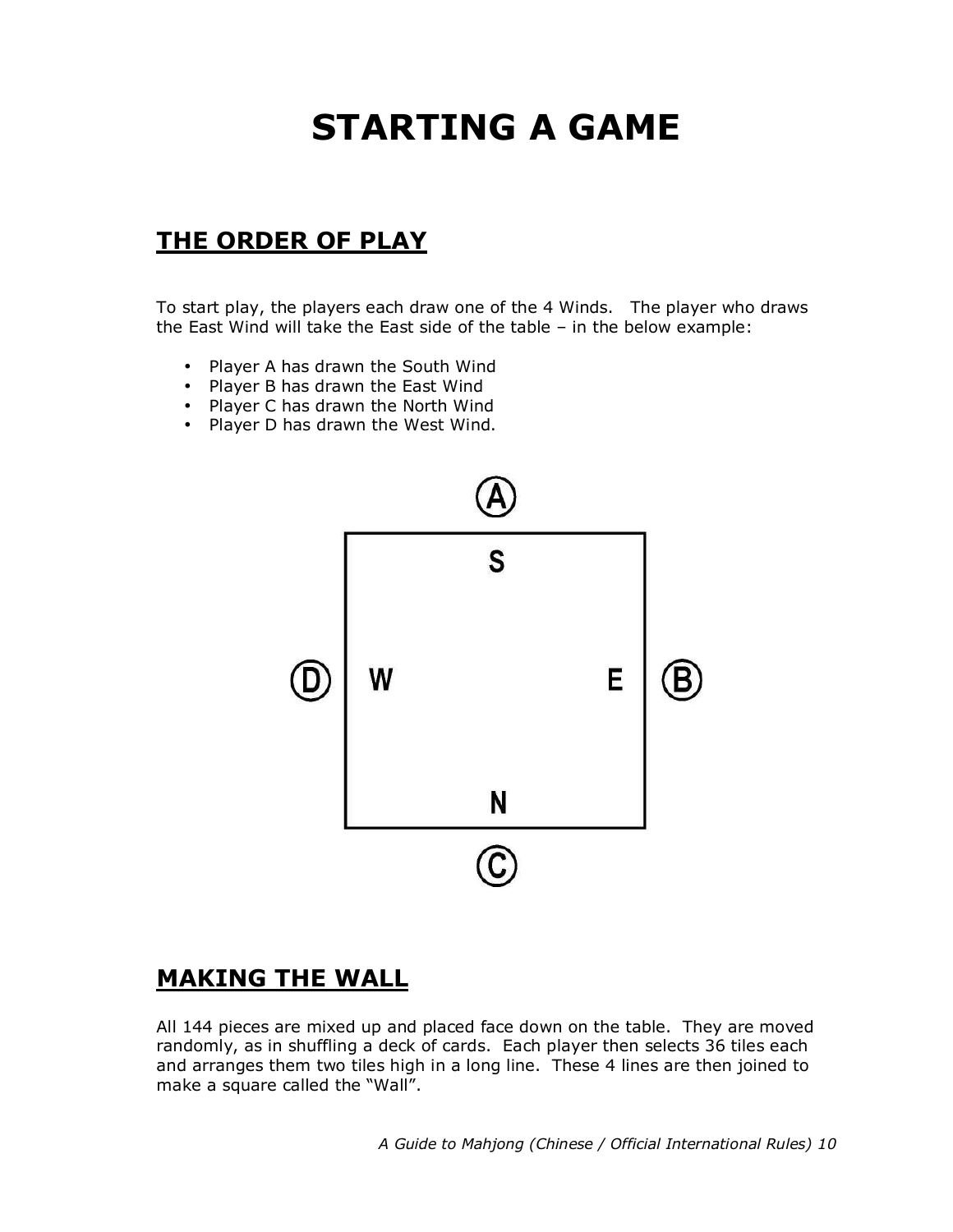

If playing without Flowers and Seasons, the players select 24 tiles each.

# BREAKING THE WALL

To determine where to "Break the Wall" or where to start drawing tiles from, the player who is in the East Wind position throws two dice and adds the total together. So if he throws 4 and 3 he totals this to seven and counts seven counter clockwise around the Wall sides, counting his own part of the wall as 1, South's as 2, West's as 3 etc. So 7 takes him to West's part of the Wall.



Then that player (in this case West) also throws the dice, and adds the numbers together. Starting at the right hand end of his part of the Wall, he counts the thrown total along, and when he comes to the last 2 tiles, he breaks the wall with a gap at this point by pushing the left hand tiles slightly further to the left to make a gap. This is now the breaking point, where tiles will be drawn from.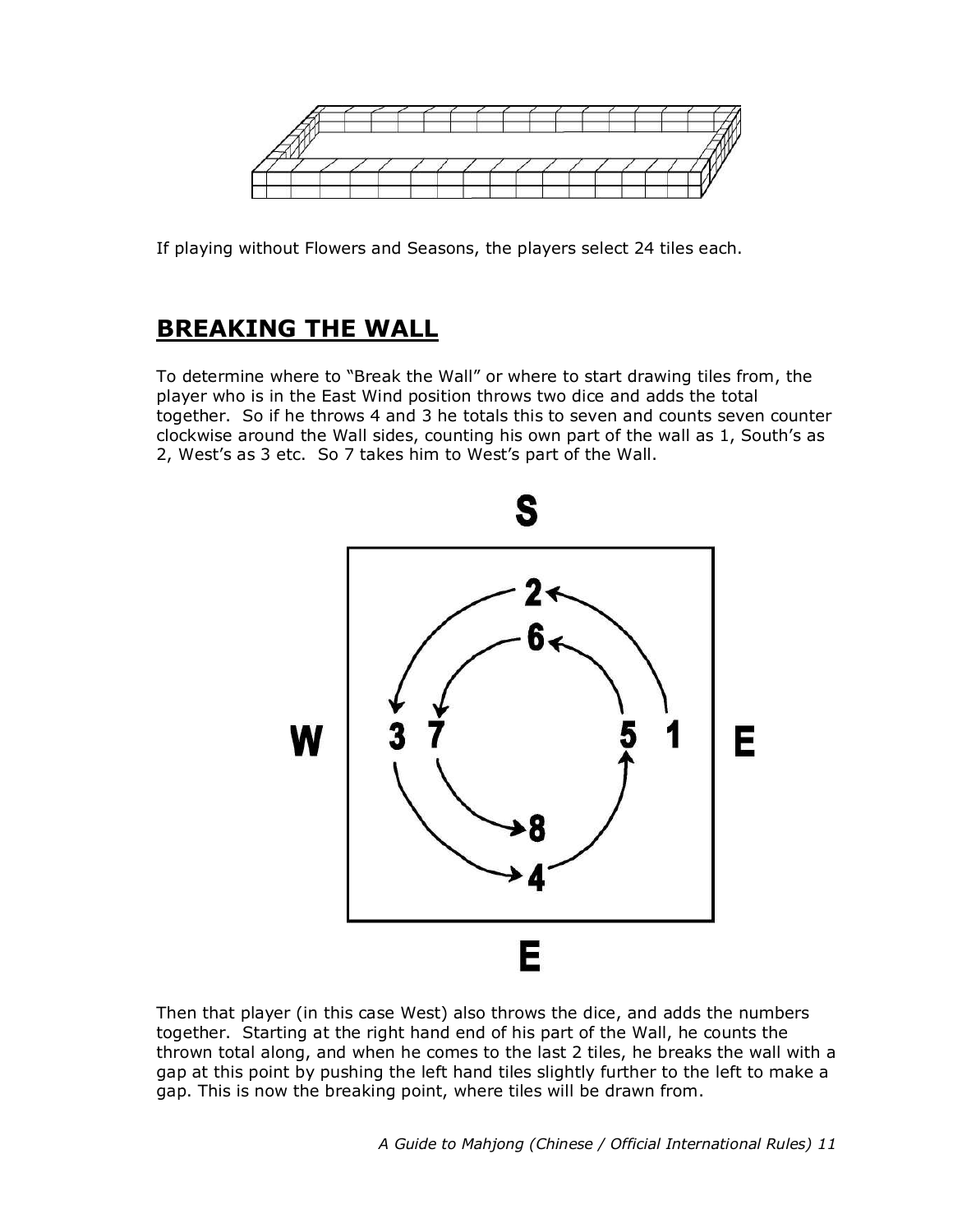# THE DEAD WALL

Counting from the breaking point of the Wall, to the right is the Dead Wall (also known as the Kong Box) and to the left is the Live Wall.

The Dead Wall tiles are reserved to be used as replacements to be drawn if a player draws a Flower or Season tile, if these are used, or if a player makes a Kong (which requires him to draw a replacement tile).



DEAD WALL

The Dead Wall is always 14 tiles, so although replacement tiles are taken from the left end of the Dead Wall, it always remains counted off as 14 tiles.

# DEALING THE TILES

East always goes first. They take the first four tiles from the live wall, then South does the same, followed by West and North. Tiles are taken like this until everyone has 12 tiles.

Then East takes a final 2 tiles, and everyone else takes 1.

- East takes 4 tiles
- South takes 4 tiles
- West takes 4 tiles
- North takes 4 tiles
- East takes 4 tiles
- South takes 4 tiles
- West takes 4 tiles
- North takes 4 tiles
- East takes 4 tiles
- South takes 4 tiles
- West takes 4 tiles
- North takes 4 tiles
- East takes 2 tiles
- South takes 1
- West takes 1
- North takes 1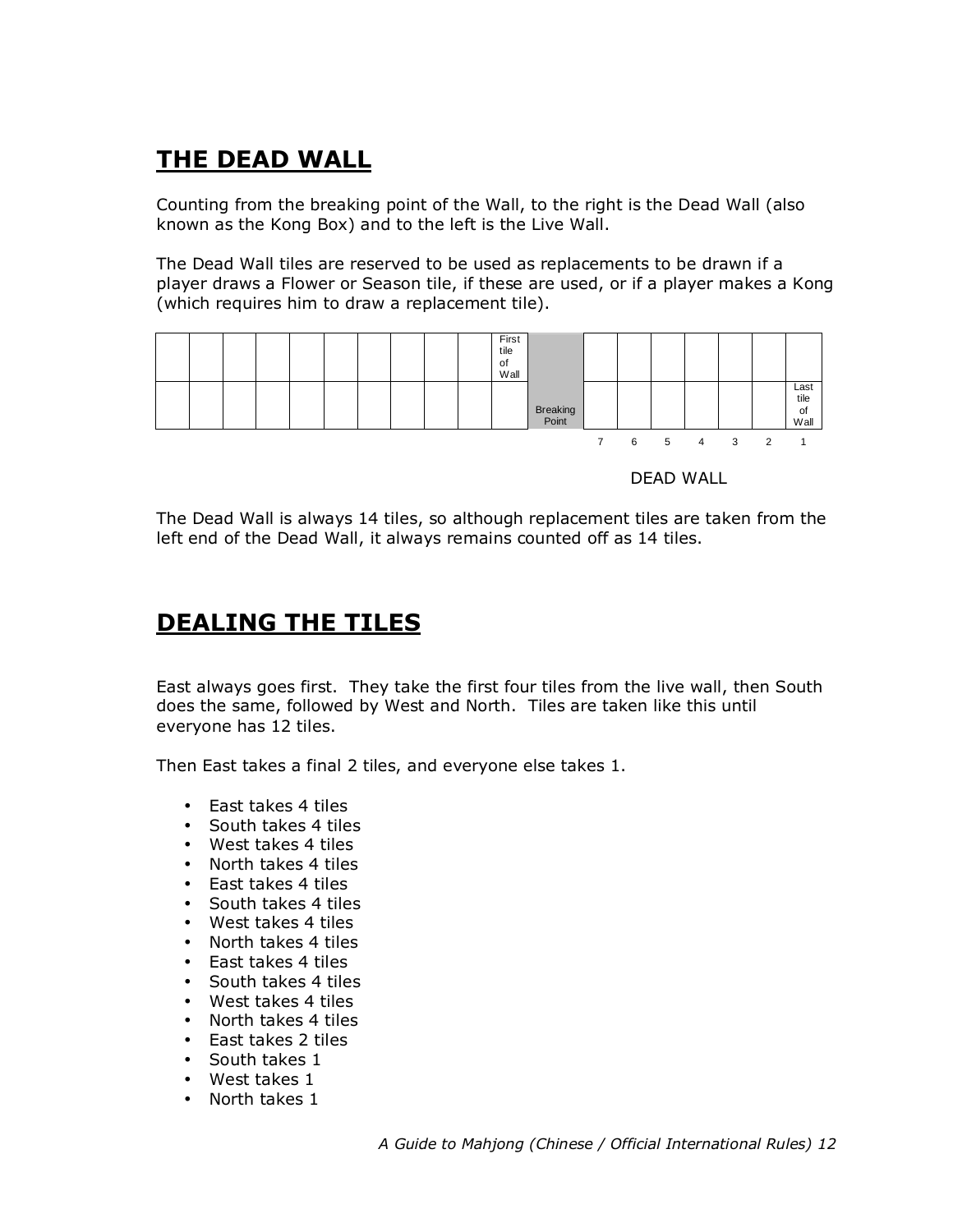There are 2 variants of this – both regarding how east selects his final 2 tiles.



1. East takes a stack of two tiles together then everyone else takes 1.

2. East takes the top tile and the next but one top tile together, then everyone else takes 1. This is called chan-chan representing the sound made when East clicks the last two tiles onto one another to pick them up!



This leaves East (the dealer) with 14 tiles, and the other players with 13 each.

# REPLACEMENTS

If any Flower or Season tiles have been drawn, the players in turn (starting with East) place them face up to the side of the board and drawn replacements from the Dead Wall. If a Flower or Season tile is drawn from the Dead Wall it is immediately declared and replaced. Also, if any player has a concealed Kong in his hand, he can declare it and draw a replacement tile.

# DRAWING TILES

Now each player will take new tiles from the Wall, starting where the original deal ended.

• East (Dealer) has an extra tile in his hand, and so starts by discarding a tile of his choice face up in the centre of the table – in the middle of the square surrounded by the Wall.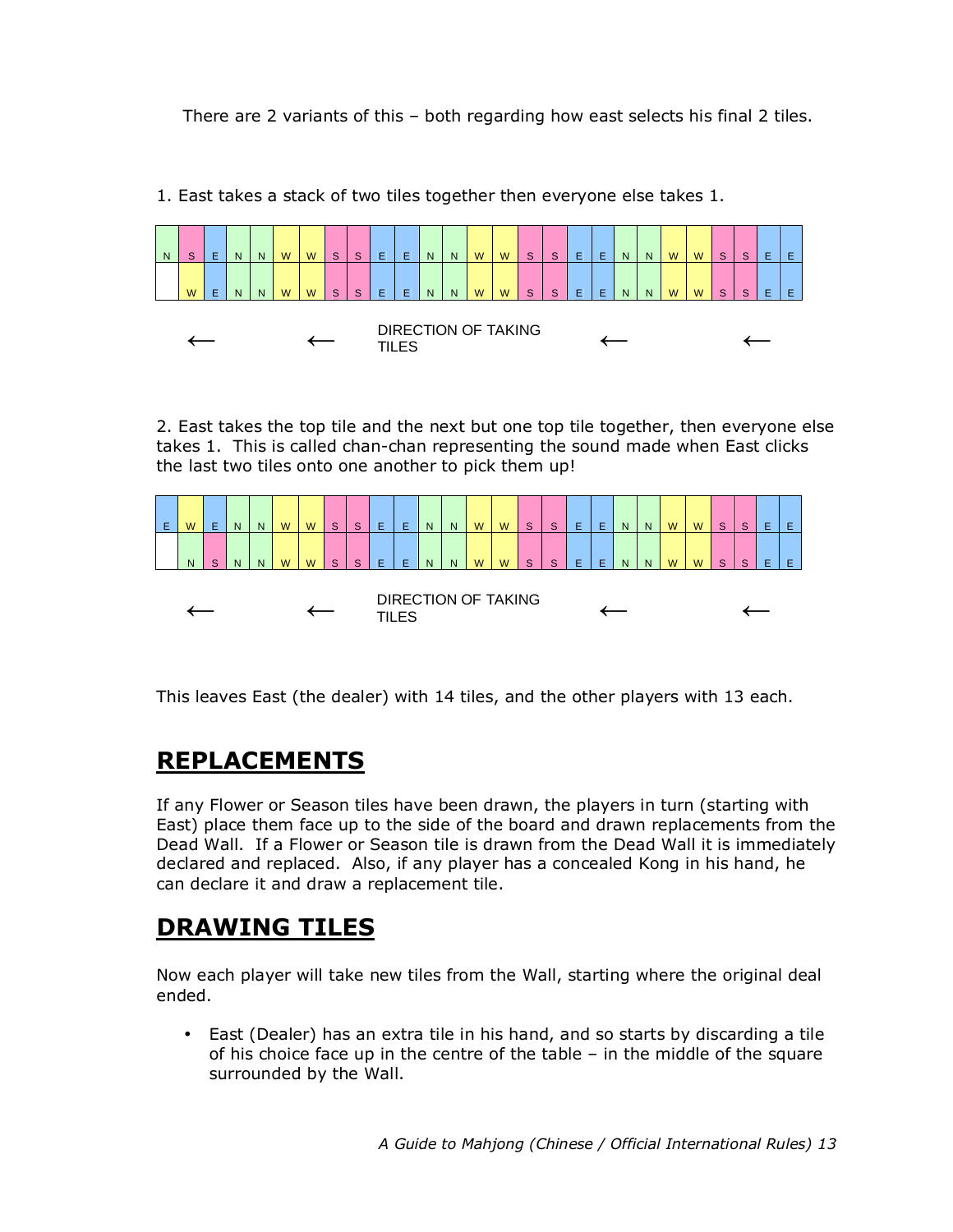- Then, unless the tile is claimed, each player in turn will draw a tile and then make a discard, moving round the table East -> South -> West -> North.
- When a tile is claimed, the player claiming the tile then discards and play continues from there – thus breaking the sequence of play.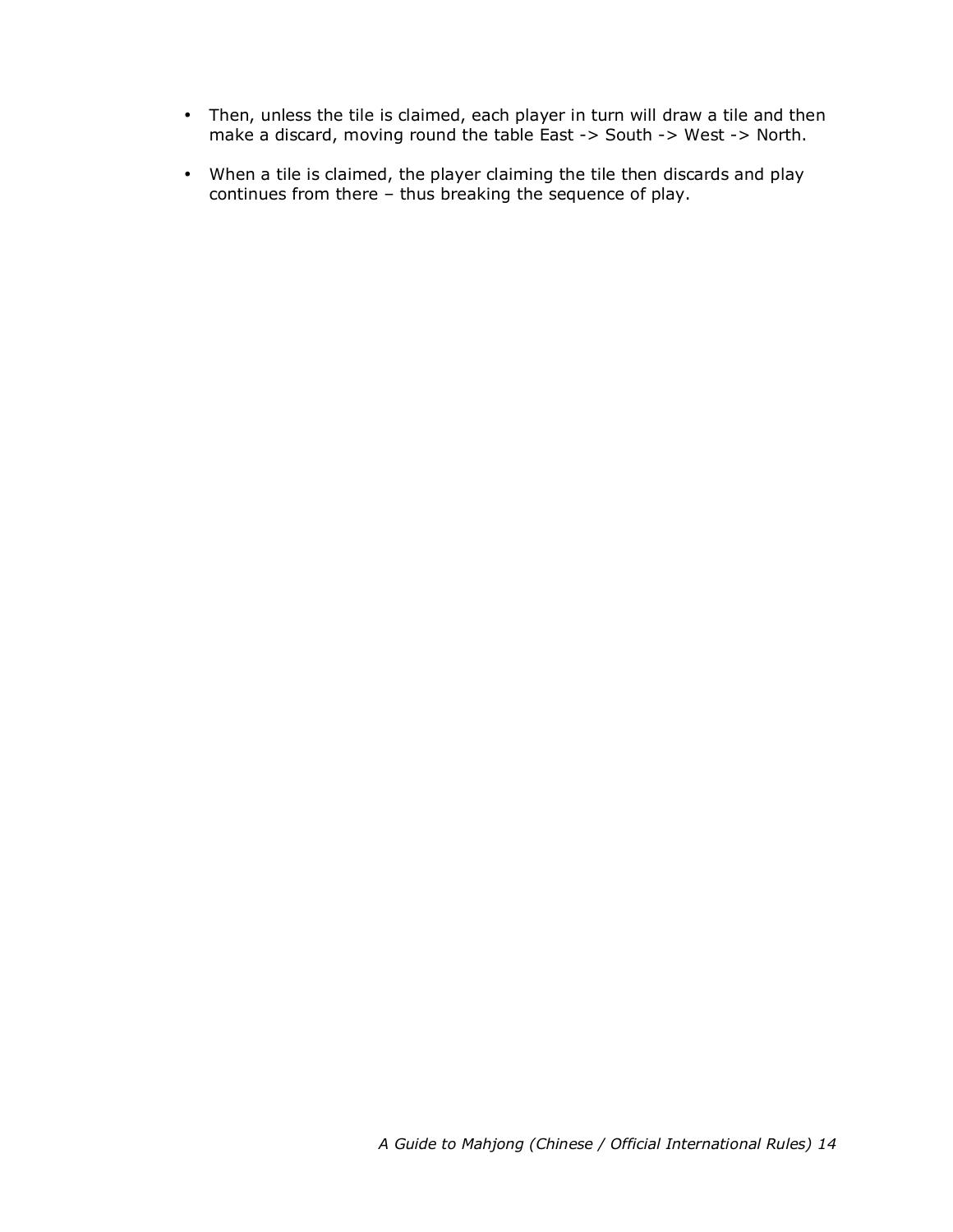# GAME PLAY

# CLAIMING A TILE

Whenever a discard is made, any player can use the discard to make a set with tiles in his hand. Then they reveal the set they have made to the other players, giving away some data on his developing hand. There are rules governing when a tile may be claimed, which depend on the type of set being made:

## **CHOW**

A Chow is a "run" or sequence of 3 tiles in the same suit.



To make a Chow the player declares out loud "Chow" and takes the discarded tile. A CHOW CAN ONLY BE MADE FROM THE DISCARDS OF THE PLAYER TO YOUR LEFT, NOT FROM OTHER PLAYERS.

#### PUNG

A Pung is a set of 3 identical tiles. The player says "Pung" out loud and takes a discard to make a Pung. They then show the created set and discards a tile. The next player then takes their turn.



#### KONG

A Kong is a set of 4 identical tiles. If formed from a discarded tile, the player declares "Kong" out loud and exposes the set. If drawn from the wall the player may retain it as concealed. The advantage in concealing a Kong is that the player can later split it and use one of the tiles to make a Chow if they wish.



If the player draws from the wall and makes a Kong, he still needs a replacement tile. So he places the 4 tiles on the table with the outside ones face up and the inside 2 face down, indicating it is a concealed Kong. Then he may draw a replacement.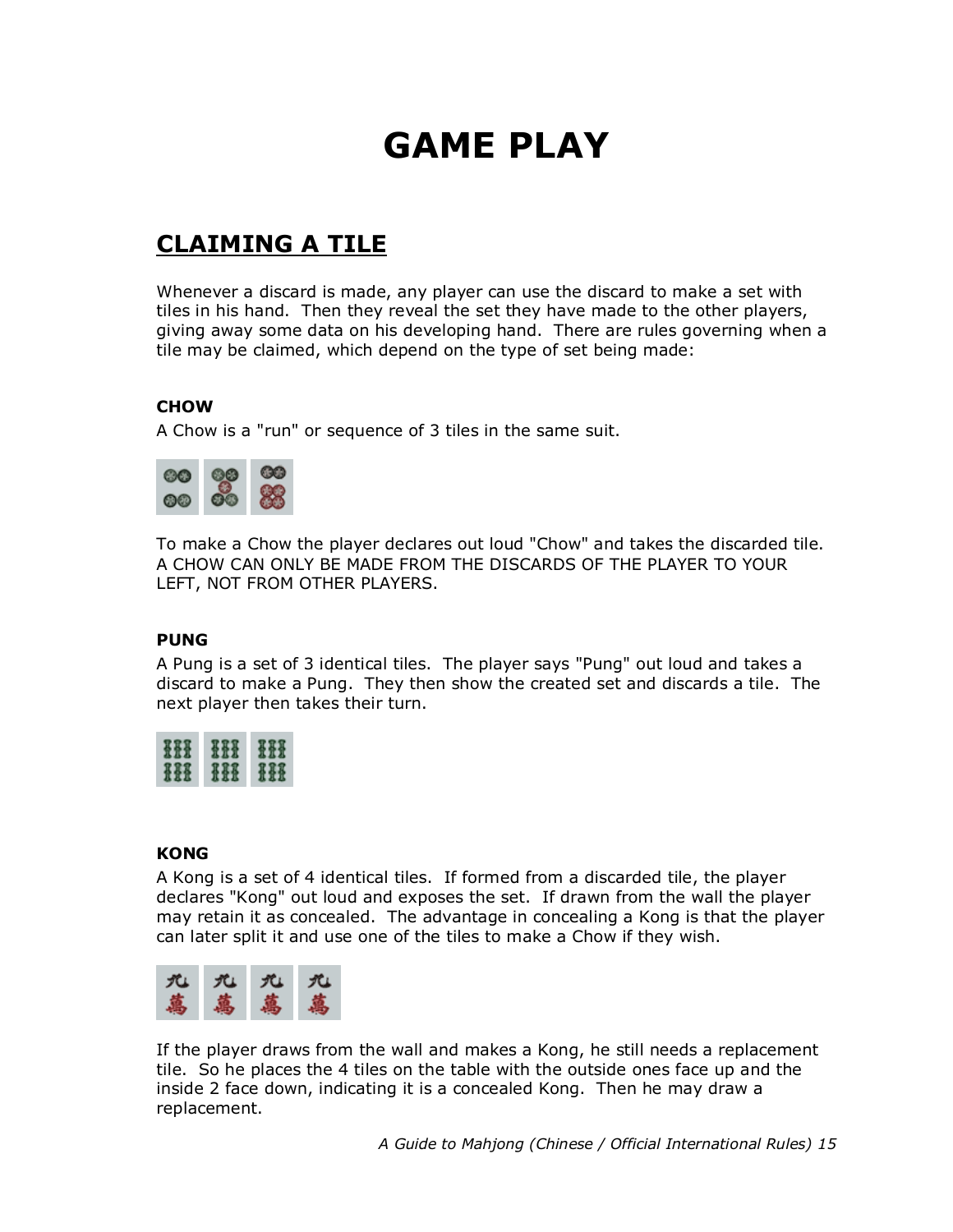The player then draws a replacement tile from the dead wall and discards as usual.

You are not permitted to use a discarded tile to make a declared Pung into a Kong, but you can draw a tile from the wall and use it to make a Kong from a declared Pung you have already placed on the table.

# PAIR

An Eye or Pair is 2 identical tiles. You cannot make a Pair from a discard unless it is to go out and declare Mahjong. Only one pair is allowed in a hand.



## TWO PLAYERS CLAIMING A DISCARD

If 2 players try to claim the same discard, the priority is as follows:

- 1. Going out (declaring Mahjong).
- 2. Kong or Pung
- 3. Chow
- 4. Where 2 players claim the same tile for Mahjong, the player to the right of the thrower wins.

# FLOWER TILES

Whenever a Flower tile is drawn, it should immediately be exposed and a replacement drawn from the dead wall. Some game variations allow for the idea that if a player holds all Flower tiles he automatically wins the game.

# WAITING TO WIN

When a player only needs one more tile to make Mahjong, he has a "ready hand". This is called "Waiting".

# WINNING

When a player creates a hand of complete sets and a pair, this is Mahjong, and he declares this out loud. A winning hand is four sets of Pungs, Chows, or Kongs and a Pair.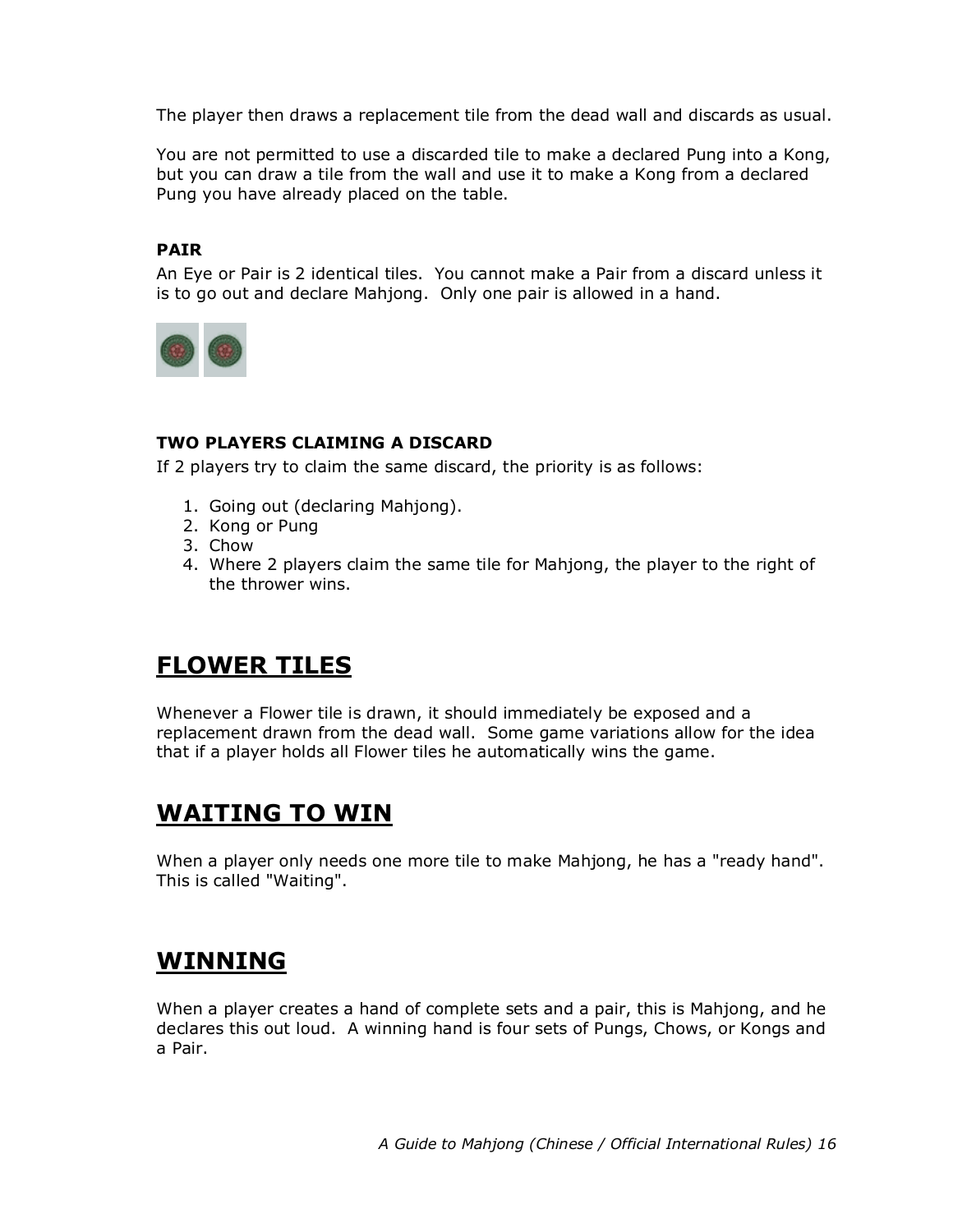# ROTATION AND ROUNDS

After each hand, the Wind or seating position rotates counter clockwise. This also happens in the event of a dead hand (where nobody wins).

There are 4 rounds:

- East
- South
- West
- North

In each round, the seating position changes so a player plays each seat in each round. This means if a player starts as East in the east round, he will play as follows:

|                | Round | <b>Hand</b>     | <b>Seating position</b> |
|----------------|-------|-----------------|-------------------------|
| $\mathbf 1$    | East  | $\mathbf{1}$    | East                    |
|                |       | $\overline{2}$  | South                   |
|                |       | $\overline{3}$  | West                    |
|                |       | $\overline{4}$  | North                   |
| $\overline{2}$ | South | $\overline{5}$  | East                    |
|                |       | $\overline{6}$  | South                   |
|                |       | $\overline{7}$  | West                    |
|                |       | 8               | North                   |
| $\overline{3}$ | West  | $\overline{9}$  | East                    |
|                |       | $10\,$          | South                   |
|                |       | $\overline{11}$ | West                    |
|                |       | 12              | North                   |
| $\overline{4}$ | North | $\overline{13}$ | East                    |
|                |       | $\overline{14}$ | South                   |
|                |       | $\overline{15}$ | West                    |
|                |       | 16              | North                   |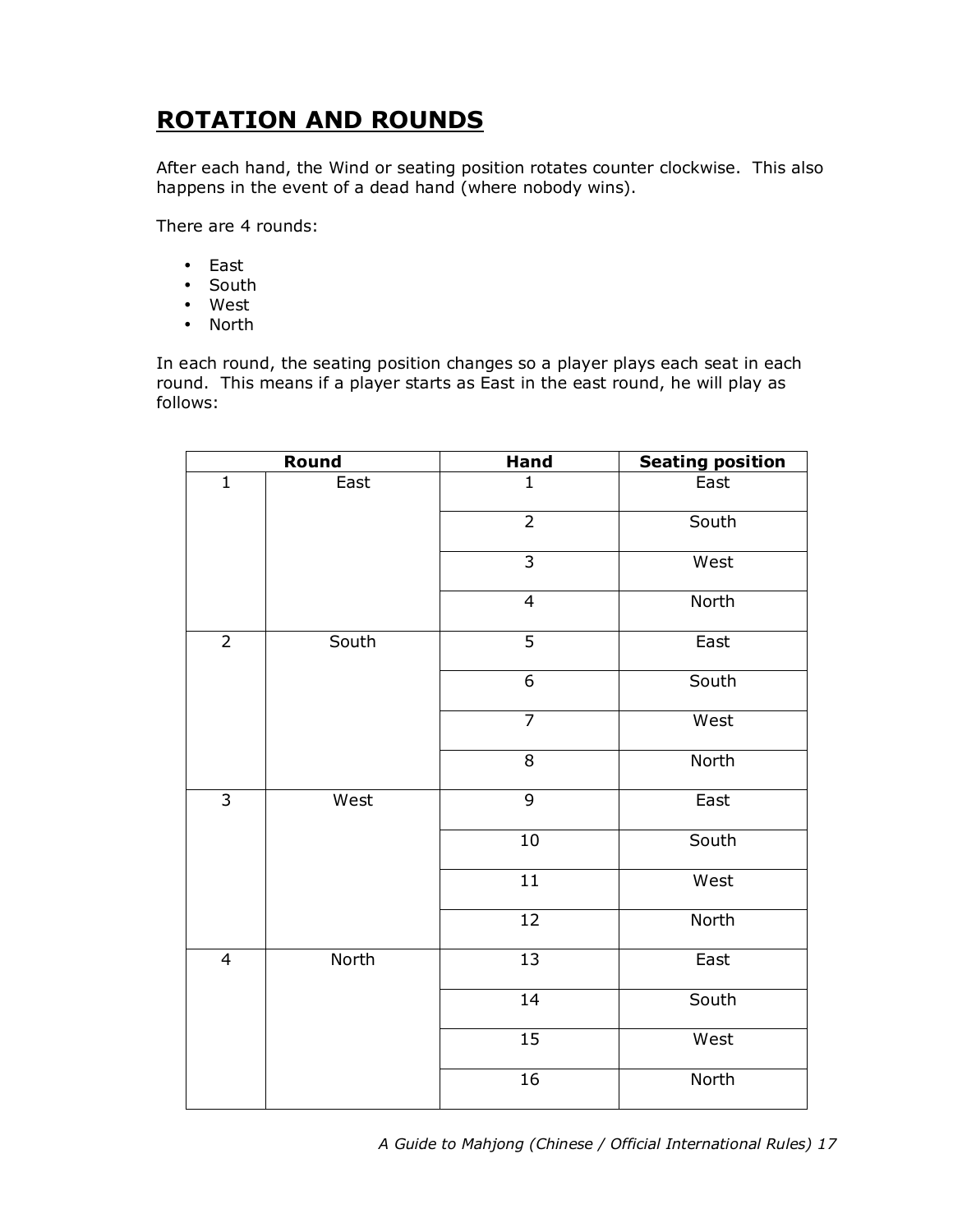# BASIC SCORING

| <b>Hand containing:</b>                              | Score:       |
|------------------------------------------------------|--------------|
| 4 Chows                                              | 2 points     |
| 4 Pungs or Kongs                                     | 6 points     |
| 1 Dragon Pung or Kong                                | 2 points     |
| A pair of Dragon Pung                                | 6 points     |
| Pung/Kong of Winds that matches the<br>round or seat | 2 points     |
| Flowers/Seasons tile                                 | 1 point each |
| Win by self-drawn                                    | 1 point      |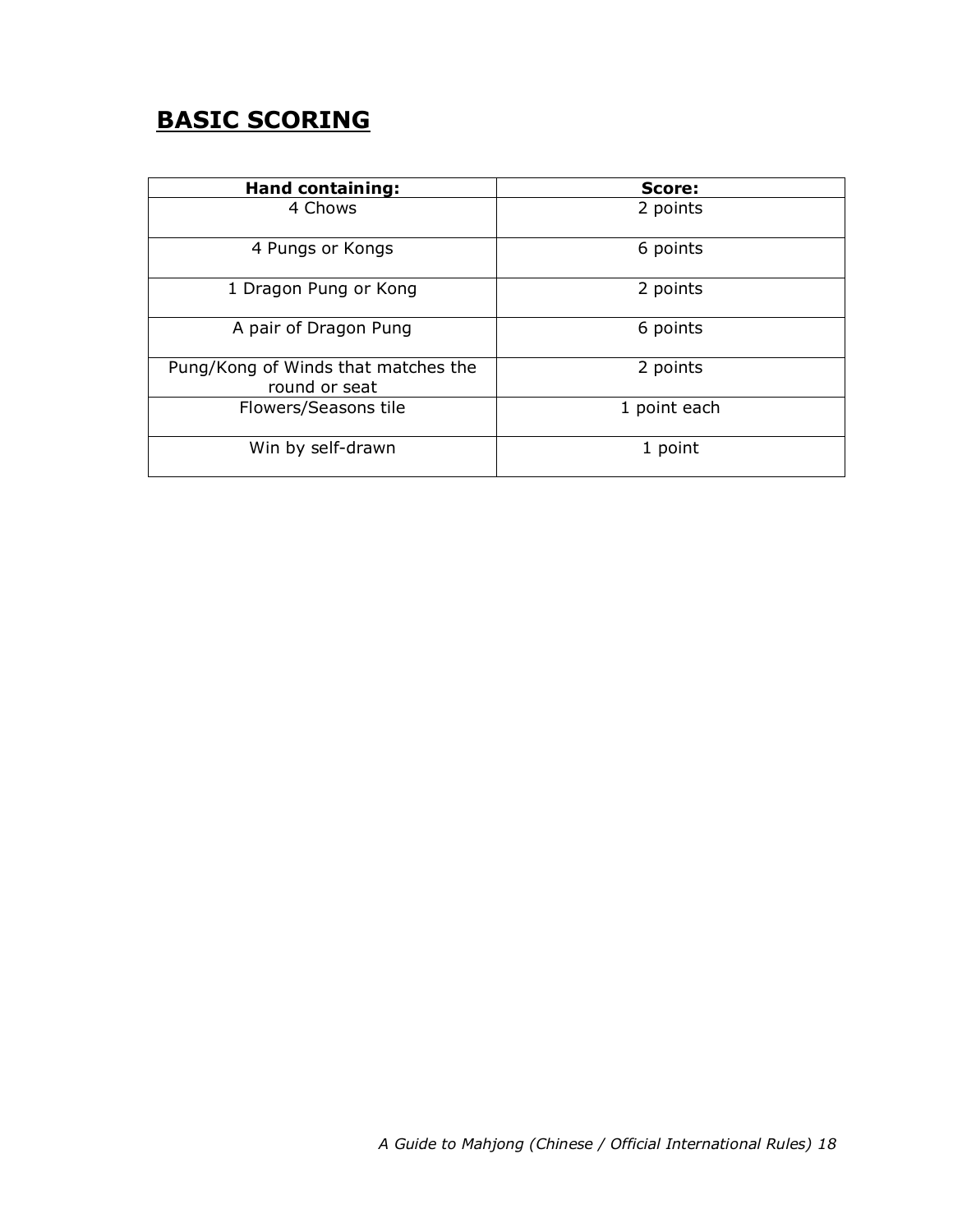# SCORING HANDS IN MAHJONG

There are 81 scoring hands, or ways to end a game in Mahjong. These are as follows:

- 13 hands score 1 point
- 10 hands score 2 points
- 4 hands score 4 points
- 7 hands score 6 points
- 9 hands score 8 points
- 5 hands score 12 points
- 6 hands score 16 points
- 9 hands score 24 points
- 3 hands score 32 points
- 2 hands score 48 points
- 6 hands score 64 points
- 7 hands score 88 points

These hands can also be classified by type – there are:

- 10 Honor tile based scoring hands
- 16 Chow based scoring hands
- 19 Pung based scoring hands (including 5 concealed hands)
- 2 seven Pairs scoring hands
- 7 Suit based scoring hands
- 8 Terminal based scoring hands
- 2 Knitted tiles scoring hands
- 12 Types of Wait scoring hands (including 2 concealed hands)
- 5 Special hands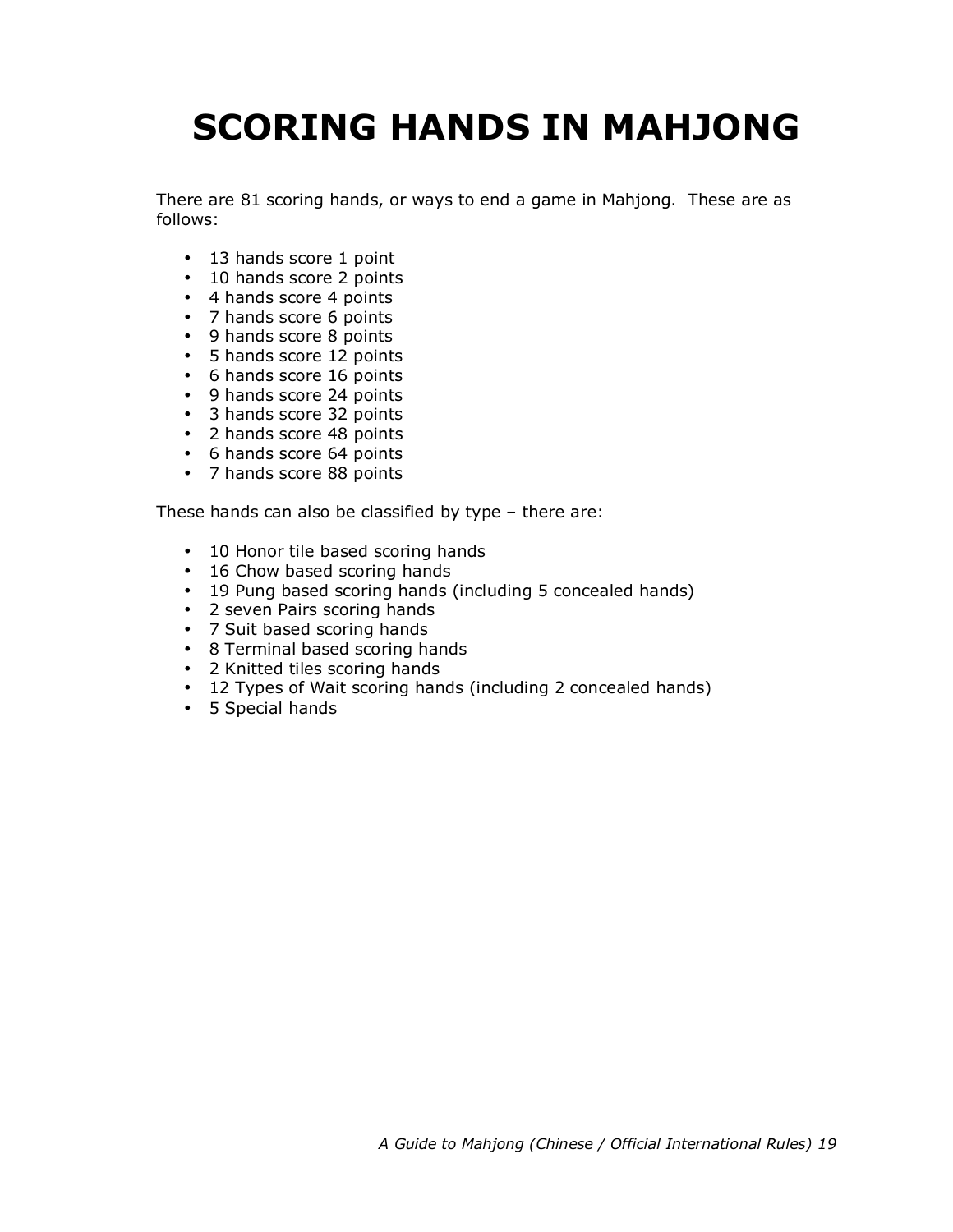# THE 13 HANDS THAT SCORE 1 POINT

# 1. PURE DOUBLE CHOW – CHOW BASED

Two Chows (runs) of the same suit and numerical sequence.



# 2. MIXED DOUBLE CHOW

Two Chows (runs) of the same numerical sequence but in two different suits.



# 3. SHORT STRAIGHT

Two consecutive Chows in the same suit



# 4. TWO TERMINAL CHOWS

Two Terminal Chows in the same suit. A Terminal Chow is three consecutive tiles that include either a 1 or a 9.



# 5. PUNG OF TEMINALS OR HONORS

Each Pung of terminals (1's or 9's) or Honors scores 1 point



# 6. MELDED KONG

A Kong claimed from another player or promoted from a melded Pung.

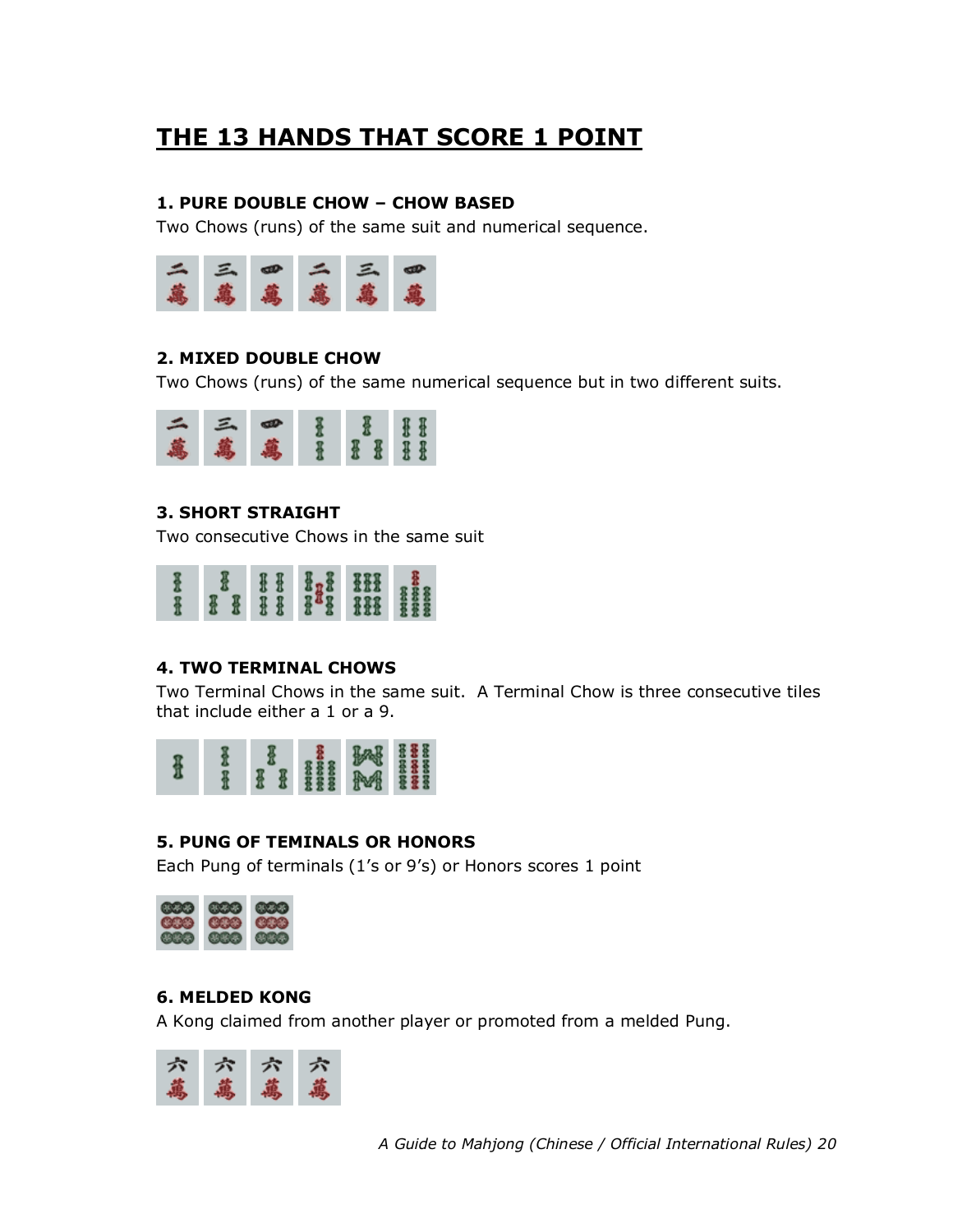# 7. ONE VOIDED SUIT

A hand that is missing one suit entirely, so has either no Characters, no Dots or no Bamboos.



# 8. NO HONORS

A hand entirely made up of suit tiles, with no Honor tiles (but can contain Terminals).



# 9. EDGE WAIT

A hand waiting for an Edge – only one tile possible to complete the hand. So waiting for a 3 to complete 1-2-3 or a 7 to complete 7-8-9. This scoring hand is invalid if there are any other waits. It is acceptable to have combinations that do not add to the variety of tiles required, e.g. 7-7-8-9 which is a combination of Edge Wait and Single Wait, but only the 7 can actually complete the hand

# 10. CLOSED WAIT

A hand that goes out on a closed wait – e.g. 4-6 waiting for the 5. If combined with other waits the hand is invalid (e.g. 3-5-5-5 does not count for Single Wait or Closed Wait). It is acceptable, however, to have combinations that do not add to the variety of tiles required, e.g. 1-2-2-3-4, which is a Closed Wait and Edge Wait but only the 3 can complete the hand.

# 11. SINGLE WAIT

Going out on a Single Waity is known as Finishing a Head. Any type of combination wait invalidates the hand. It is acceptable, however, to have combinations that do not add to the variety of tiles required, e.g. 5-6-6-7, which is a Closed Wait and Single Wait but only the 6 can complete the hand.

# 12. SELF-DRAWN

Going out with a tile drawn from the Wall.

# 13. FLOWER TILES

When a player goes out with the replacement tile drawn for a Flower tile, Self Drawn (one point) is added to the point total for the hand.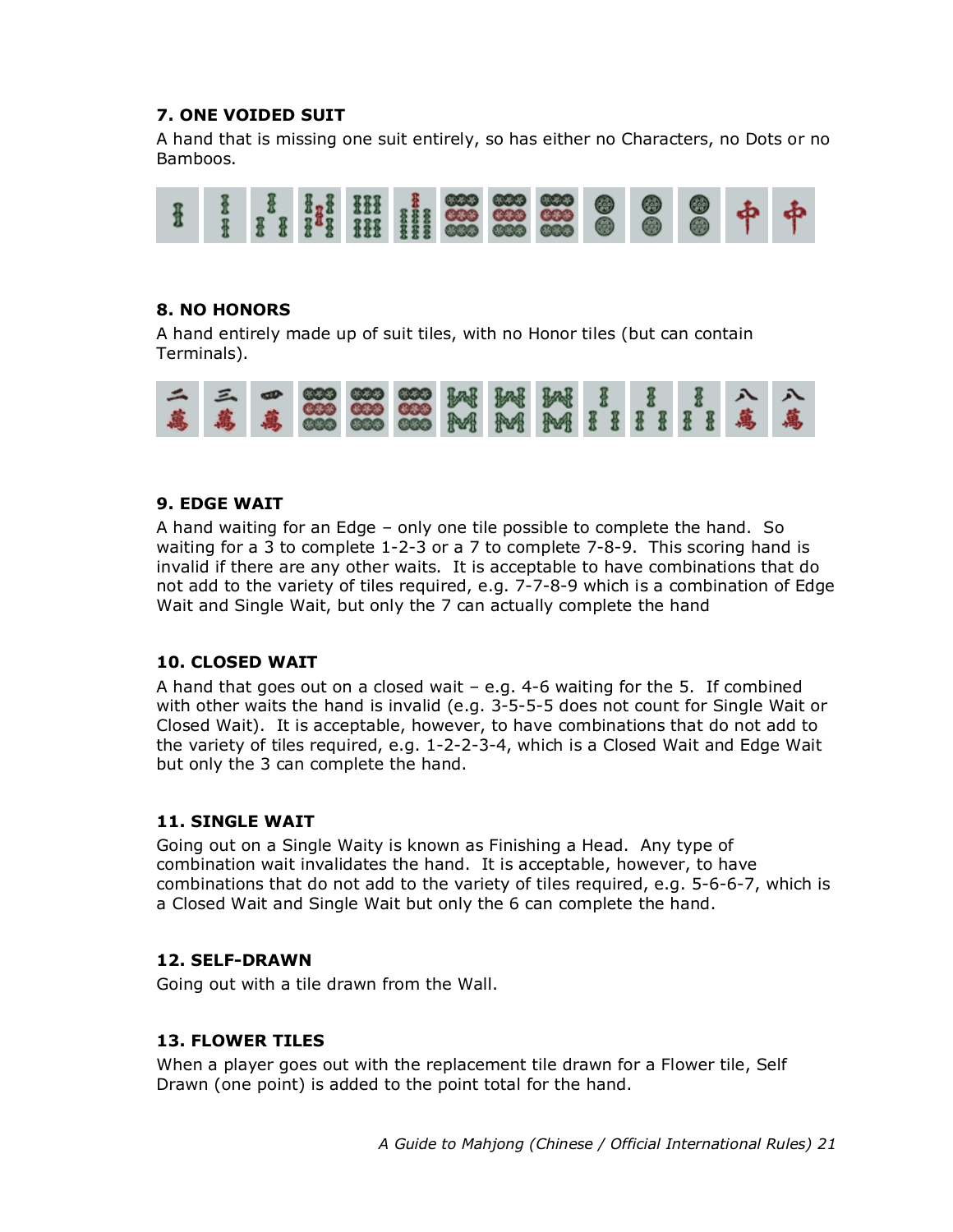# THE TEN HANDS THAT SCORE 2 POINTS

## 14. DRAGON PUNG

One Pung of Dragon tiles, that can be melded or concealed.



## 15. PUNG OF PREVALENT WIND

A Pung of the Prevalent or Table Wind corresponding to the round of play in progress. May be concealed or melded.



## 16. PUNG OF SEAT WIND

A Pung of the player's Seat Win – concealed or melded.

#### 17. CONCEALED HAND

A player that goes out off another player's discarded tile and has a concealed hand with no melded sets.

#### 18. ALL CHOWS

A hand consisting of all Chows and no honor tiles as the pair.



#### 19. TILE HOG

Using all 4 of a number in a single suit, but without declaring them as a Kong. You cannot count a Concealed Kong or Melded Kong as Tile Hog.



# 20. DOUBLE PUNG

Two Pungs of the same number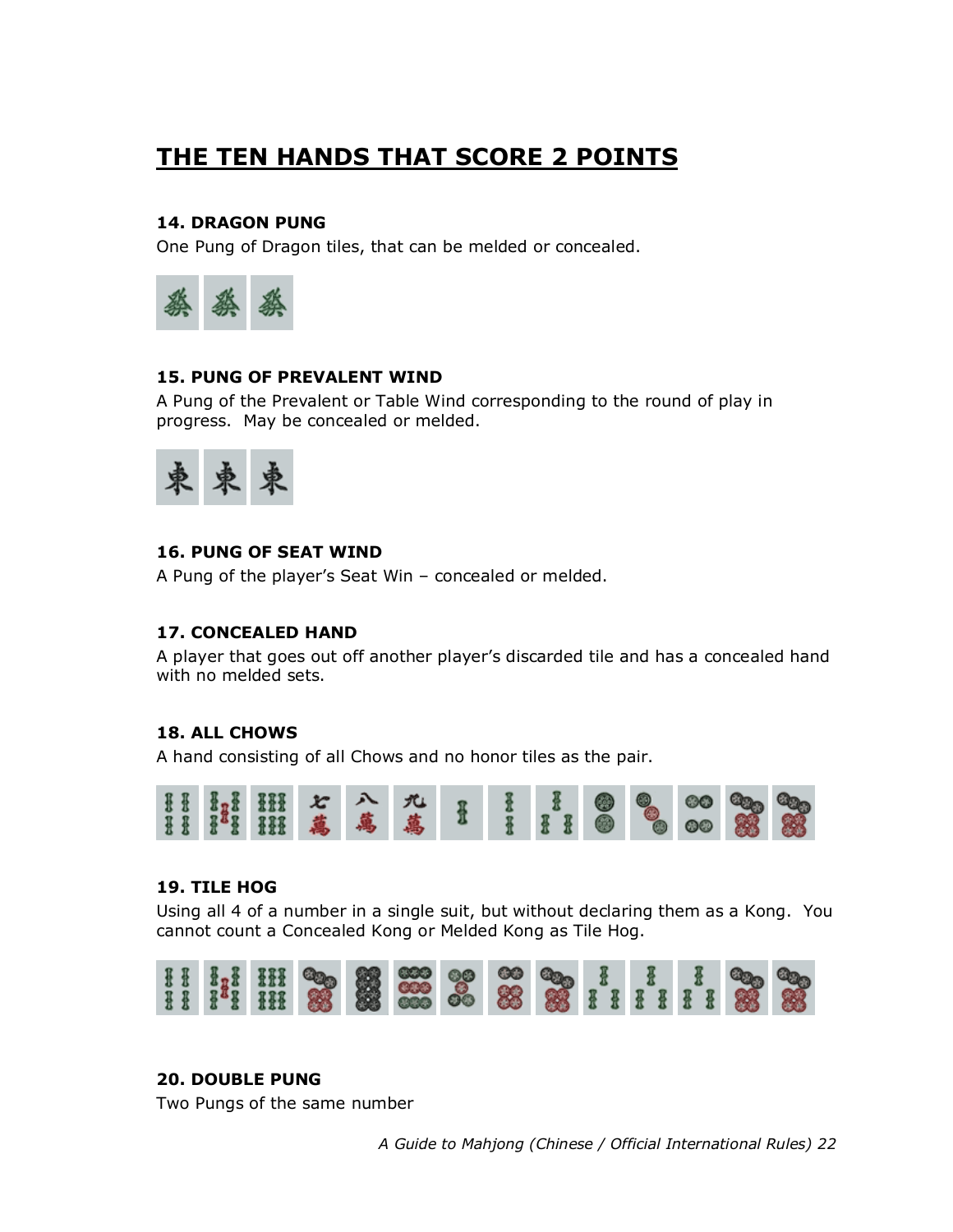

## 21. TWO CONCEALED PUNGS

Two concealed Pungs (Pungs made without claiming tiles from another player).



#### 23. CONCEALED KONG

A Kong made from tiles all drawn from the wall, not claimed from another player.

#### 24. ALL SIMPLES

A hand made up of no Honor tiles, and no Terminals.



# THE 4 HANDS THAT SCORE 4 POINTS

#### 25. OUTSIDE HAND

A hand with a Terminal or Honor in each element of it, including the pair/head.



It may be combined with:

- Pure Double Chow
- Lower Three
- Tile Hog
- Double Pung
- Pung of Terminals or Honors
- Mixed Double Chow
- Two Terminal Chows
- One Voided Suit.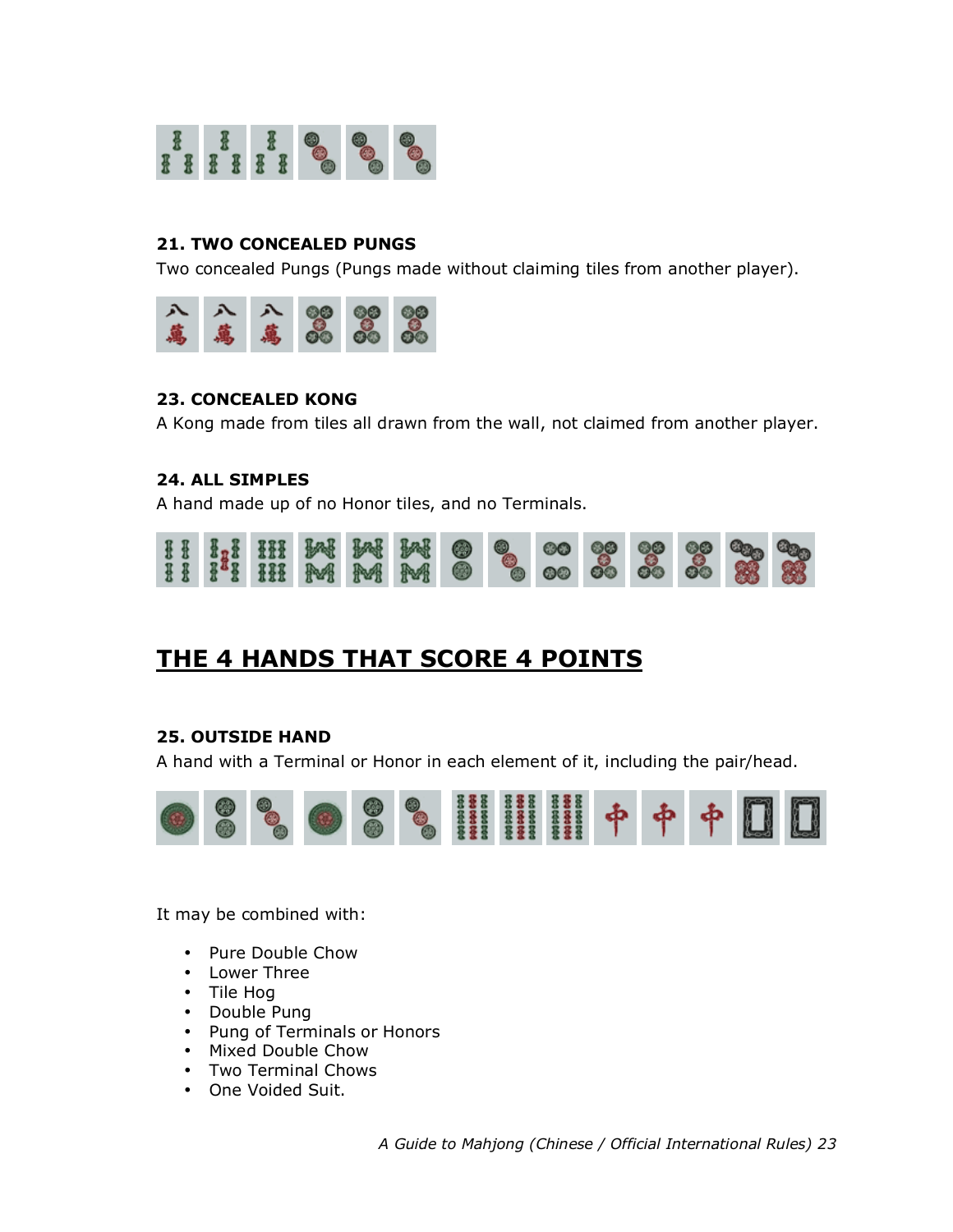## 25. FULLY CONCEALED HAND

A hand completed without making any melds, and that draws from the Wall to finish.

# 26. TWO MELDED KONGS

A finished hand that contains two claimed Kongs.



# 27. LAST TILE

Going out with a tile that is the last of its kind. To claim this hand, the tile must be known to all players to be the last of its kind, which means that the other 3 tiles need to be in discard piles or used in claimed sets. You cannot add points for Robbing the Kong.

# THE 7 HANDS THAT SCORE 6 POINTS

# 28. ALL PUNGS

A hand consiting of all Pungs (or Kongs) and no Chows.



# 29. HALF FLUSH

A hand formed from any of the suits and Honors only.



# 30. MIXED SHIFTED CHOWS

Three runs of Chows, one in each of the three suits, and each one increasing one in number from the start point of the previous Chow.

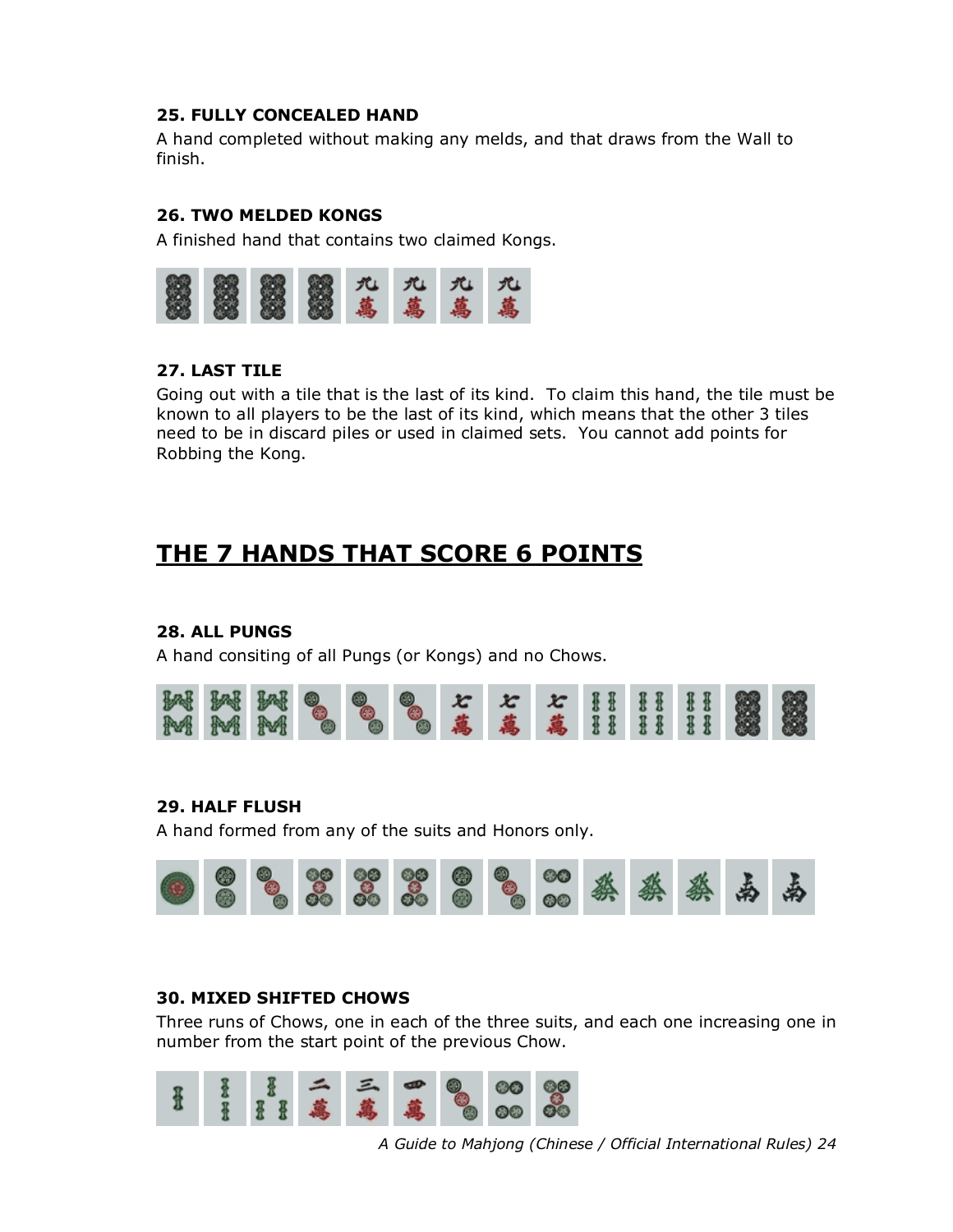# 31. ALL TYPES

A hand where each of the 5 elements is formed by using a different tile type: **Characters** Dots

Bamboos Winds Dragons



# 32. MELDED HAND

A hand where every element is completed with discarded tiles, so all 4 sets are claimed, and the player goes out off another player on a single wait.

# 33. TWO DRAGONS

A hand containing 2 Pungs or Kongs of Dragons.



# THE 9 HANDS THAT SCORE 8 POINTS

# 34. MIXED STRAIGHT

A straight (tiles 1-9) formed by Chows from all 3 suits.



# 35. REVERSIBLE TILES

A hand composed completely of tiles that are vertically symmetrical! These tiles are: Bamboos – 1234589 Dots – 245689 Dragons – White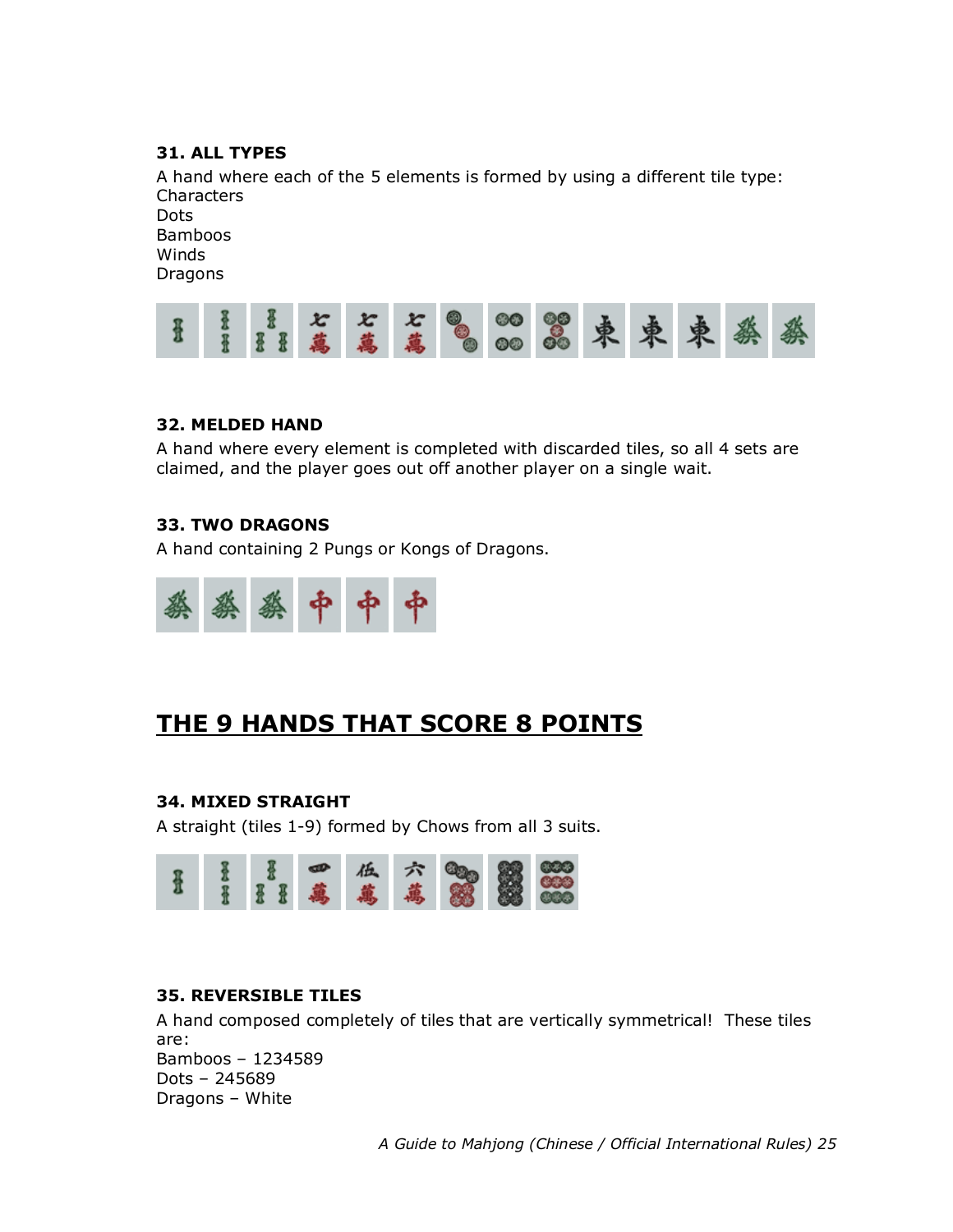The hand thus has one voided suit and scores a point for that also.



## 36. MIXED TRIPLE CHOW

Three Chows of the same numbers – one in each suit.



#### 37. MIXED SHIFTED PUNGS

Three Pungs, one in each suit, and each one being one number higher than te previous Pung.



# 38. CHICKEN HAND

This is a hand that should earn zero points, if it were not a special scoring hand. Flower and Season tiles do not count towards this hand; they are added as a bonus to the 8 points scored.



#### 39. LAST TILE DRAW

A hand that goes out from the very last draw of the game. This scoring hand is not added to Self-Drawn.

#### 40. TILE CLAIM

A hand that goes out off the very last discard in the game.

# 41. OUT WITH REPLACEMENT TILE

A hand that goes out off the replacement tile drawn for a Kong. It does not apply to replacement tiles drawn for Flower or season tiles, only Kongs.

42. Two Concealed Kongs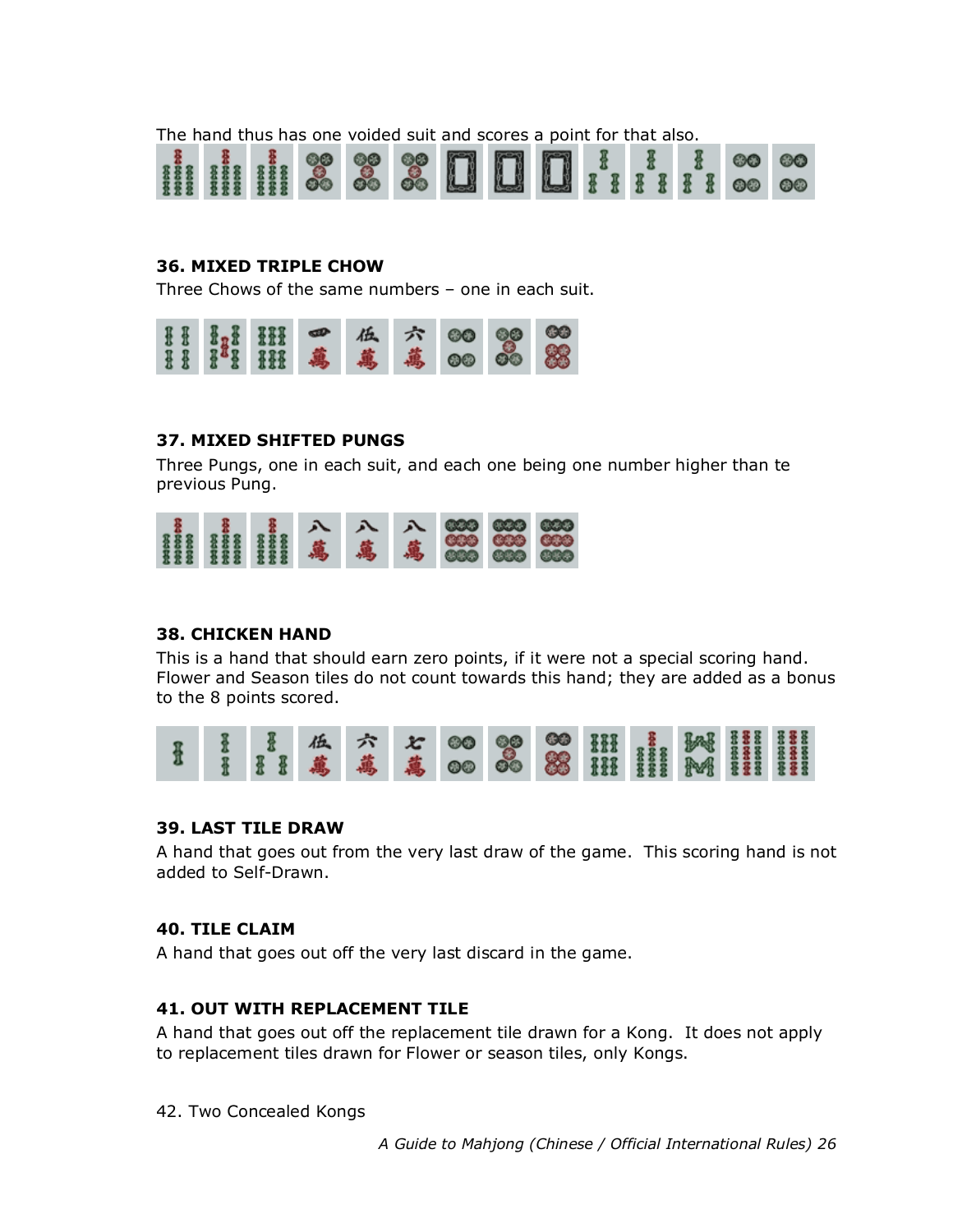A hand that includes 2 concealed Kongs.

## 43. ROBBING THE KONG

Going out by claiming the tile that another player adds to a melded Pung to create a Kong. This is not combined with a Fully Concealed Hand.

# THE 5 HANDS THAT SCORE 12 POINTS

## 44. LESSER HONORS AND KNITTED TILES

A hand made out of sinles of these tiles only:

- Any Honor tile
- Suit tiles that belong to different Knitted sequences e.g. 1-4-7 of Characters, 2-5-8 of Bamboos, and 3-6-9 of Dots - each of the 3 suits must belong to a different Knitted sequence, but not necessarily in the order above.

When finished with 7 Honor tiles, the hand becomes a Greater Honors and Knitted Tiles hand. If the player goes out off his own draw, he can combine Fully Concealed. Points for All Types are not added.



#### 45. KNITTED STRAIGHT

This is a special Straight not formed by standard Chows, but by 3 different Knitted sequences, e.g. 147 Dots, 258 Characters, 369 Bamboos (not necessarily in this order).



## 46. UPPER FOUR

A hand composed entirely of the upper 4 numbers (6 to 9). The hand implies a point for No Honors.

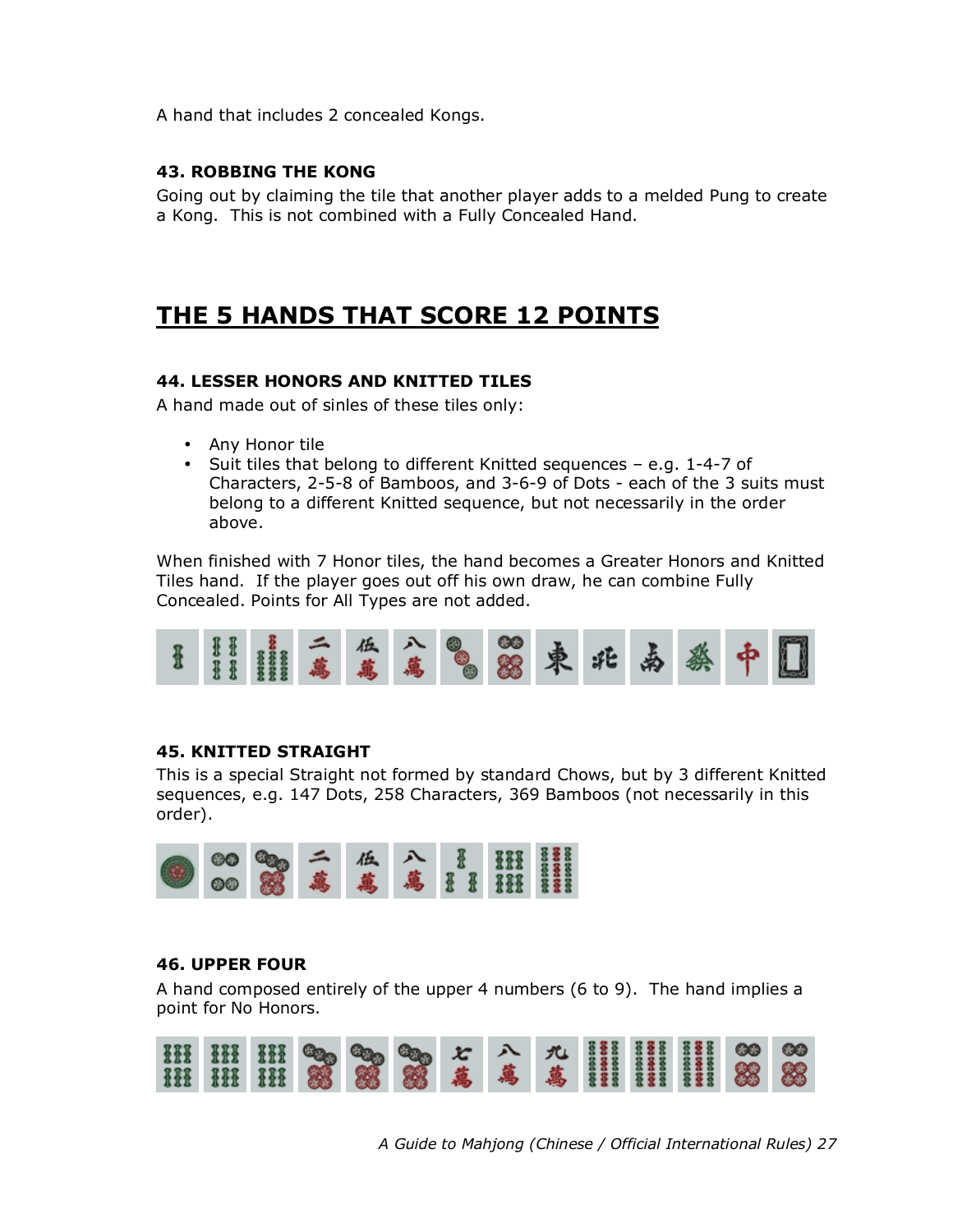# 47. LOWER FOUR

Similar to the above but created entirely from tiles in the lower 4 numbers (1 to 4). Again, the point for No Honors is implied.



## 48. BIG THREE WINDS

A hand that includes a Pung or Kong of each Wind.



# THE 6 HANDS THAT SCORE 16 POINTS

# 49. PURE STRAIGHT

A hand formed of tiles 1-9 of any suit in three consecutive Chows.

| ł |  |  |  | I HI I,I HI I,I I I I I |  |
|---|--|--|--|-------------------------|--|
|   |  |  |  |                         |  |

# 50. THREE-SUITED TERMINAL CHOWS

A hand made up of:

- 2 Terminal Chows (123 and 789) in one suit.
- The same in another suit
- A head of 5's in the remaining suit.



# 51. PURE SHIFTED CHOWS

This hand is made up of 3 Chows all of one suit, and each one either sifted one number up from the previous, or two up – but not both.

 $\overline{a}$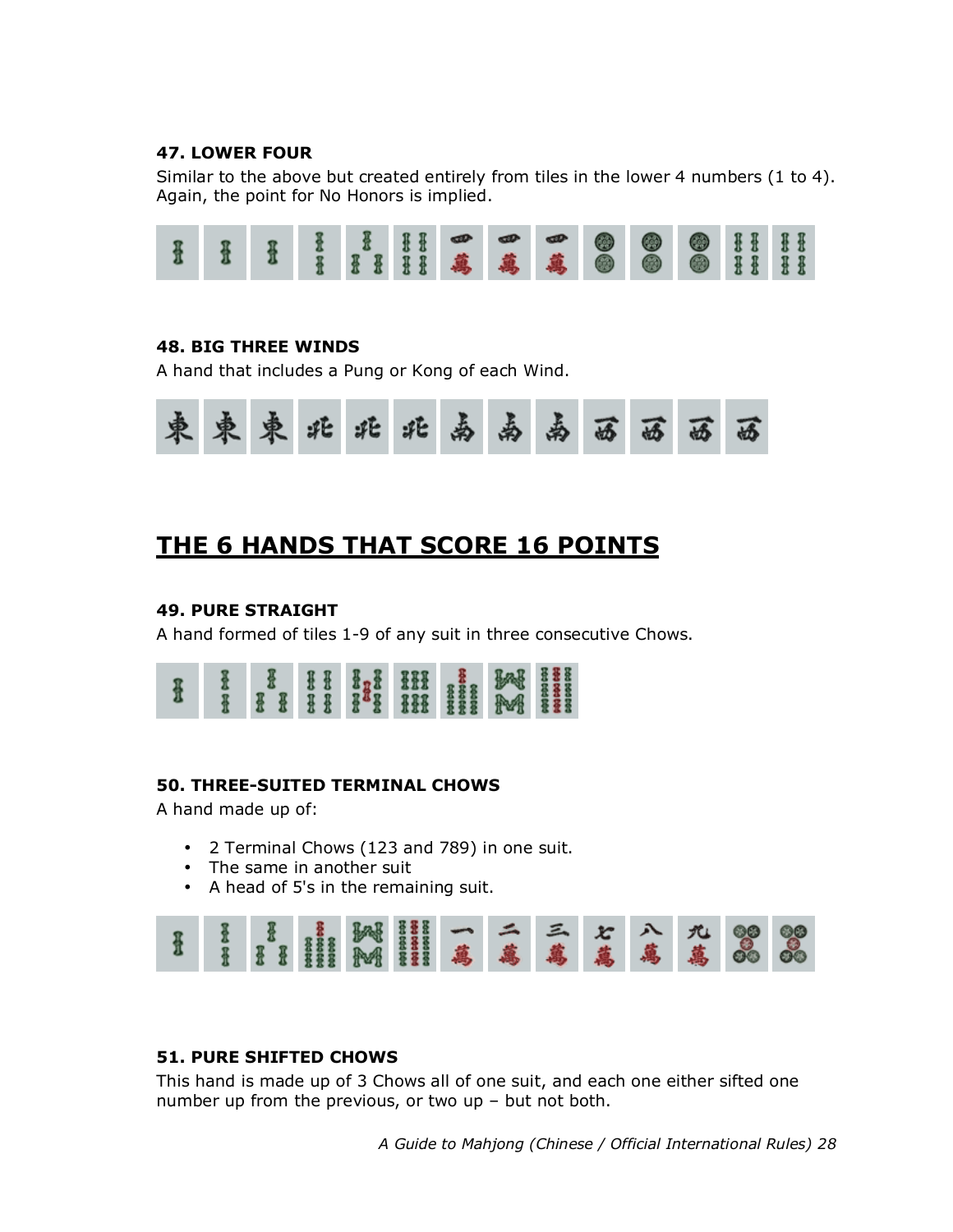

## 52. ALL FIVES

A hand that involves a number 5 tile in each element



## 53. TRIPLE PUNG

Three Pungs of the same number, one of each suit.



## 54. THREE CONCEALED PUNGS

Three Pungs but concealed, not declared.

# THE 9 HANDS THAT SCORE 24 POINTS

#### 55. SEVEN PAIRS

A hand made up of seven pairs. This hand will always end with a single wait, and cannot be combined with a Concealed Hand or Single Wait.



# 56. GREATER HONORS AND KNITTED TILES

This is a hand composed of 7 single Honors, plus singles belonging to separate Knitted sequences (e.g. 1-4-7 Bamboos, 2-5-8 Characters and 3-6-9 Dots) You cannot combine this hand with All Types, Concealed Hand or Single Wait.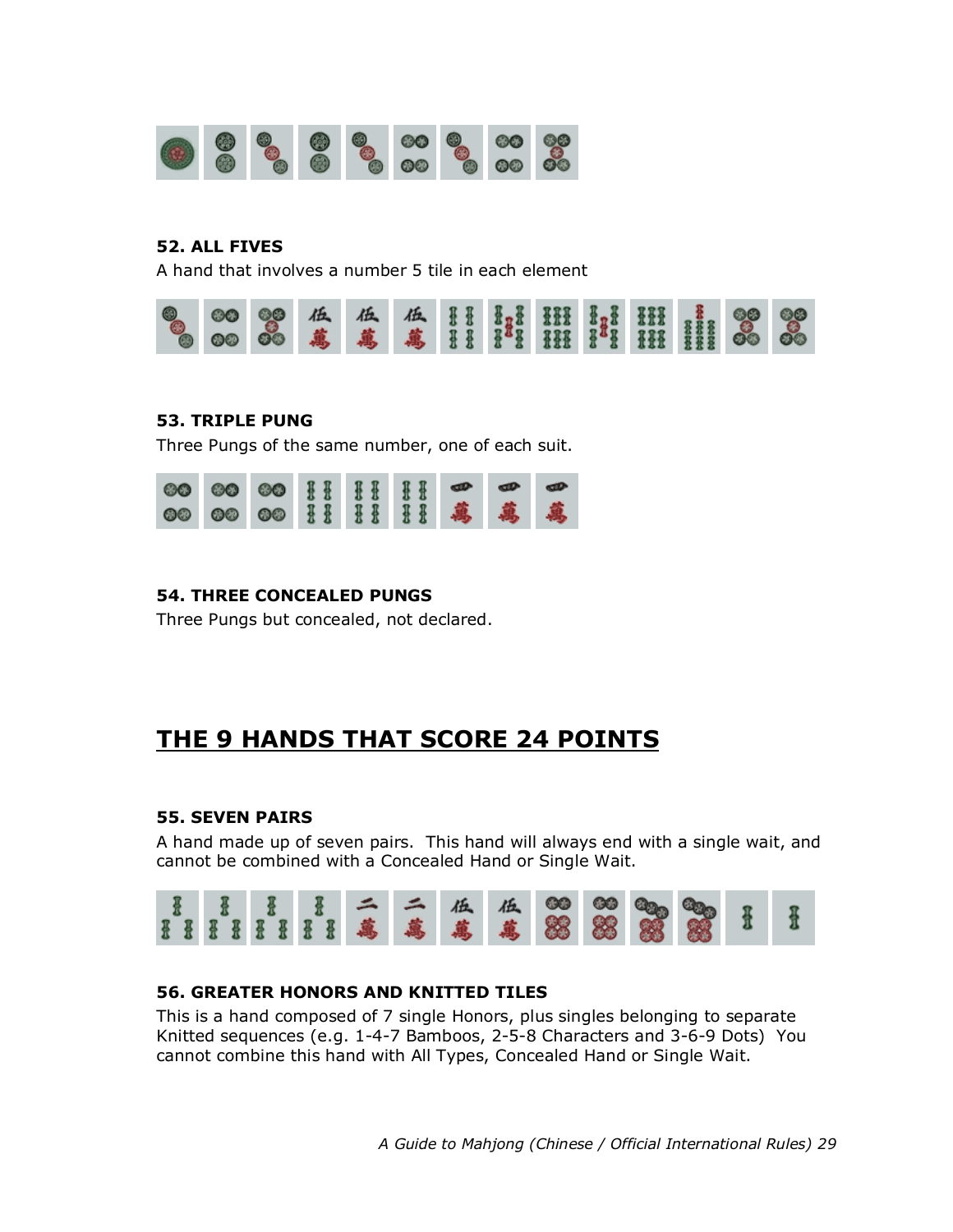

# 57. ALL EVEN

This is a hand composed of Pungs of even numbers (2-4-6-8) and a head of the same. It implies points scored for All Pungs and All Simples



# 58. FULL FLUSH

This is a hand composed entirely of a single suit, and implies a point for No Honors.



# 59. PURE TRIPLE CHOW

This is a hand formed of three runs of the same numerical sequence in the same suit. It cannot be combined with Pure Shifted Pungs.



# 60. PURE SHIFTED PUNGS

This is hand made up of three Pungs of the same suit, each one shifted up one number from the previous one. It cannot be combined with Pure Triple Chow.



# 61. UPPER TILES

This is a hand made up only of tiles numbered 7 8 and 9. It implies a point for No Honors.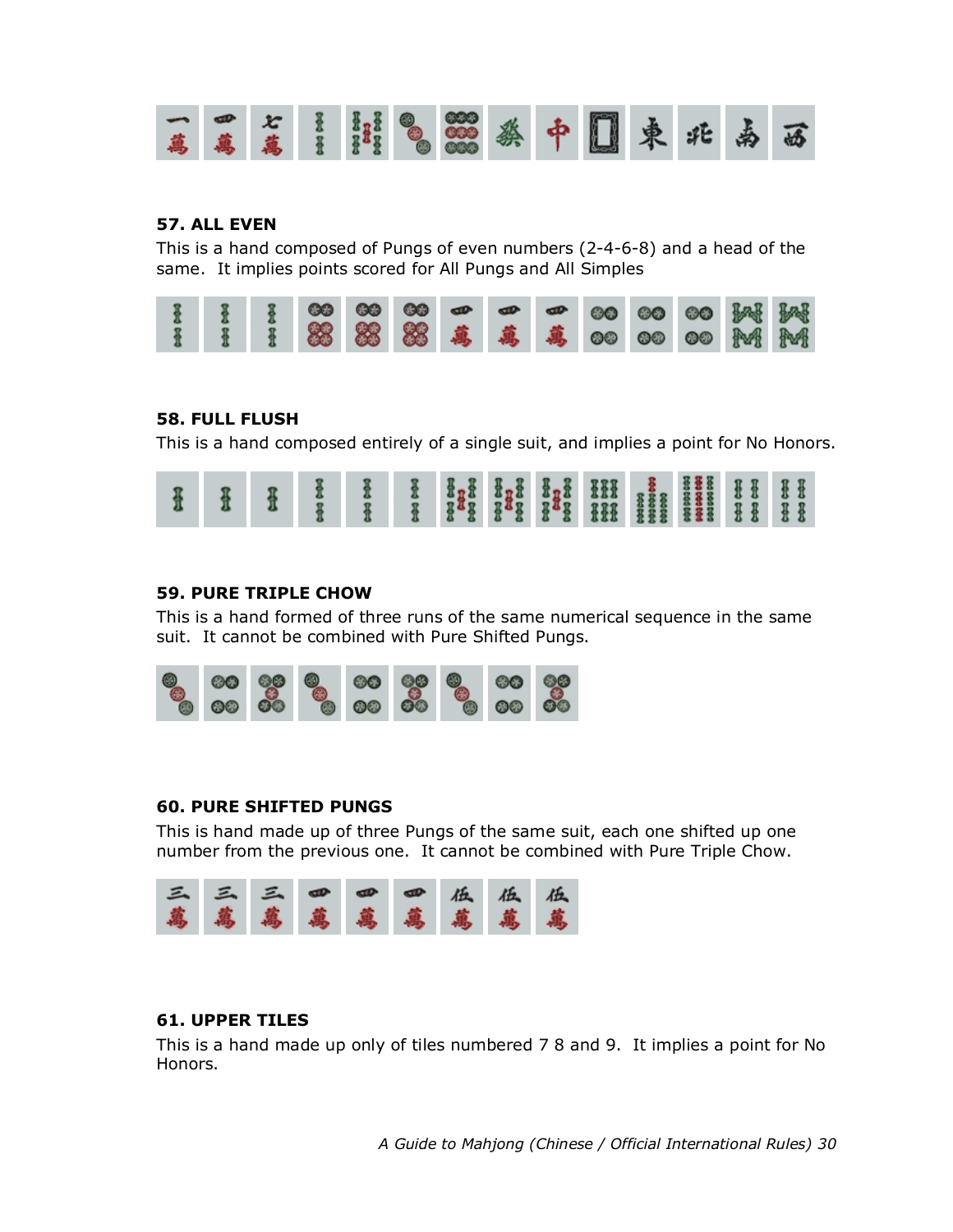

# 62. MIDDLE TILES

This is a hand made up only of tiles numbered 4 5 and 6. It implies a point for No Honors.



## 63. LOWER TILES

This is a hand made up only of tiles numbered 1 2 and 3. It implies a point for No Honors.



# THE 3 HANDS THAT SCORE 32 POINTS HANDS

#### 64. FOUR SHIFTED CHOWS

This hand is made up of four Chows all in one suit. Each one is shifted over either 1 or 2 numbers from the previous Chow, but not a combination of both.



#### 65. THREE KONGS

A hand that contains three Kongs, either melded or concealed.

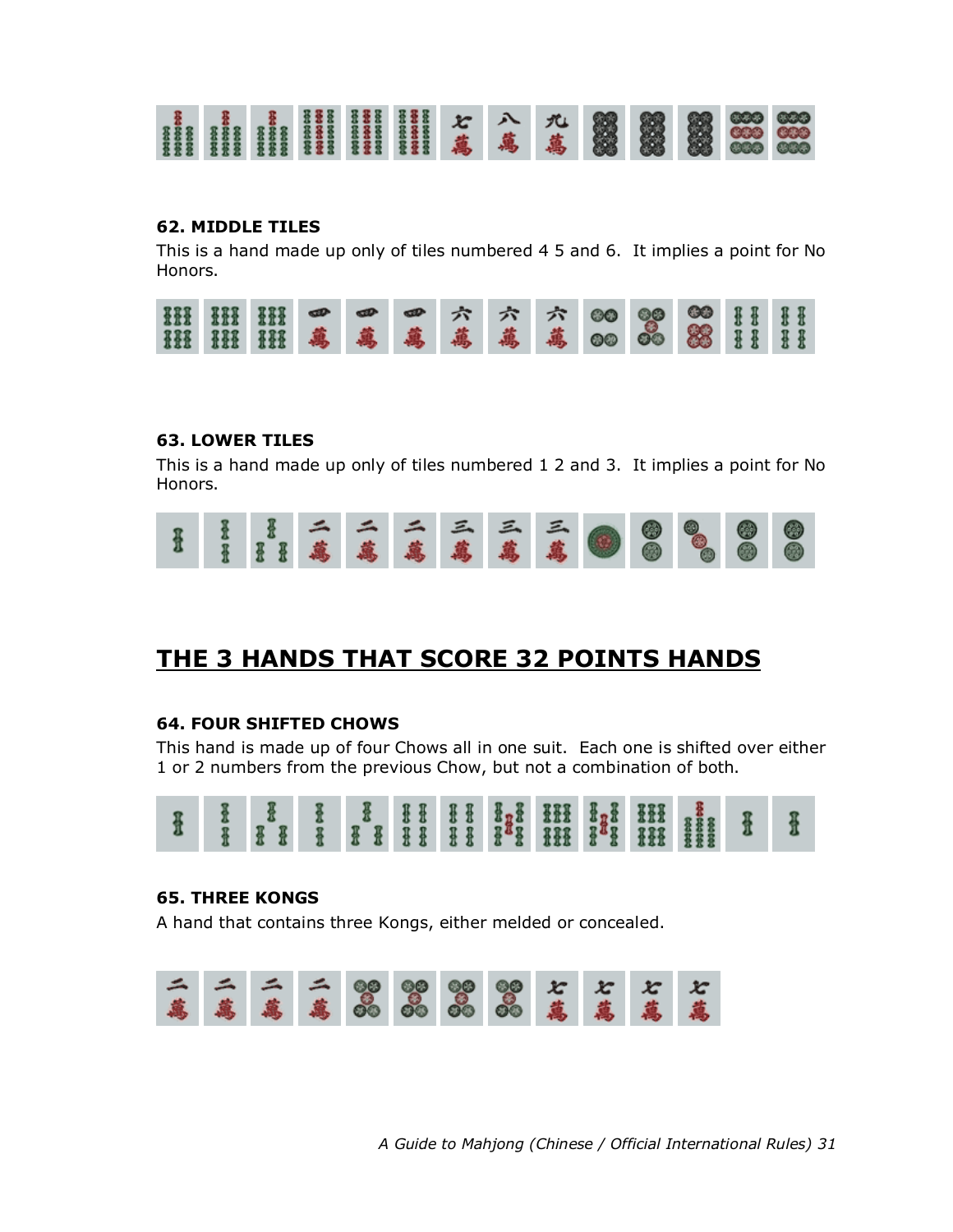## 66. ALL TERMINALS AND HONORS

A hand that consists entirely of Terminals and honors - 1, 9 and Honor tiles. It implies points for All Pungs and Pung of Terminals or Honors.



# THE 2 HANDS THAT SCORE 48 POINTS

# 67. QUADRUPLE CHOW

This hand is made up of four Chows of the same numerical sequence in the same suit. It therefore implies points for Pure Shifted Pungs, Tile Hog and Pure Double Chow.



# 68. FOUR PURE SHIFTED PUNGS

This is four Pungs of the same suit, each one shifted up one from the previous.



# THE 6 HANDS THAT SCORE 64 POINTS

## 69. ALL TERMINALS

This is a hand composed entirely of Terminas – 1 and 9 tiles. It cannot be combined with Double Pung or No Honors.

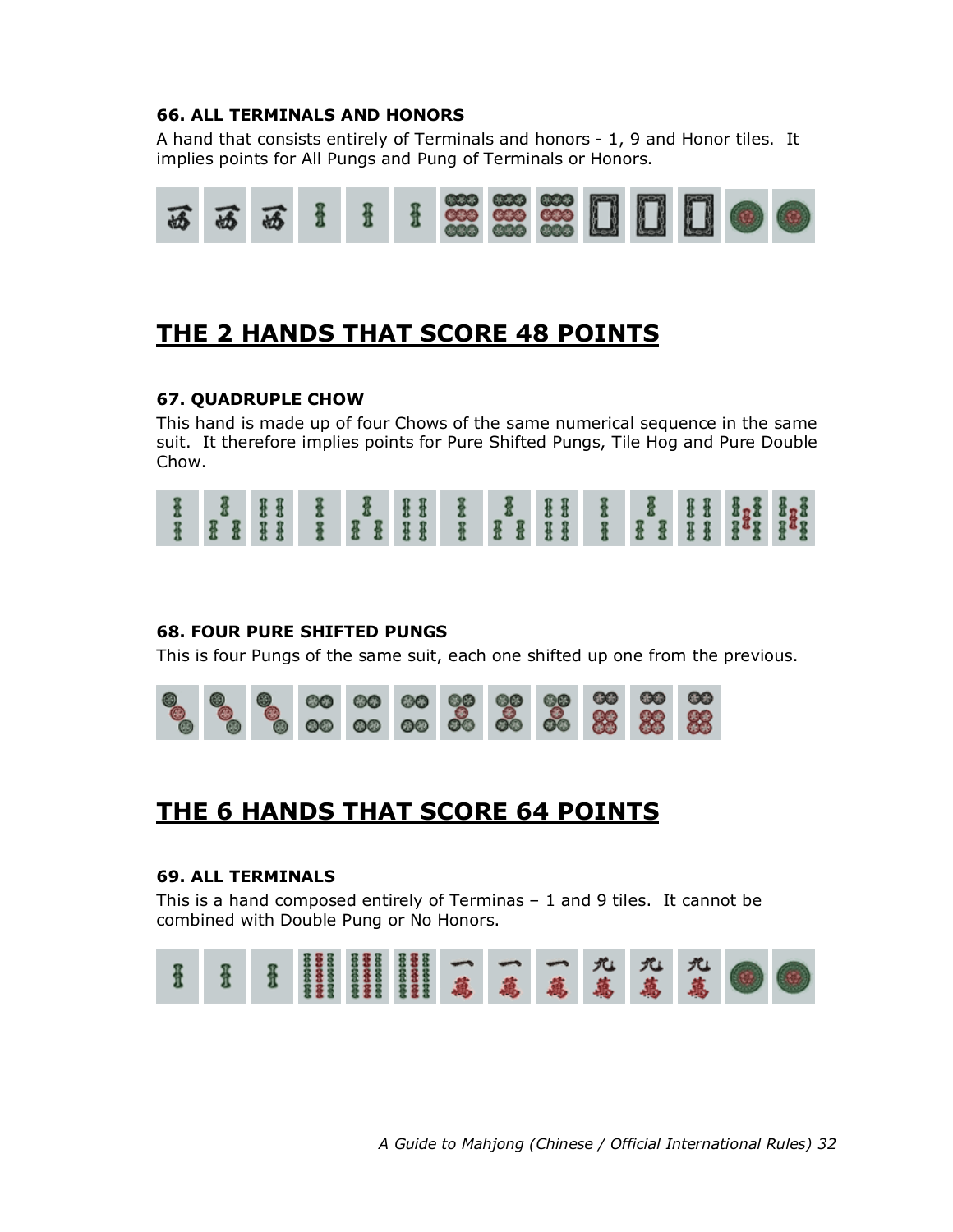## 70. LITTLE FOUR WINDS

This is a hand made up of three Pungs of Winds and a head of the fourth Wind. It implies points for Big Three Winds and can be combined with Prevaent Wind and Seat Wind.



# 71. LITTLE THREE DRAGONS

This is a hand that consists of 2 Dragon Pungs and a head of the third Dragon. Points for individual Dragon Pungs may not be added.



## 72. ALL HONORS

This is a hand made up entirely of Honors. It can be made of Pungs, Kongs, concealed or melded. It can be combines with Dragon Pung and implies points for All Pungs.



#### 73. FOUR CONCEALED PUNGS

This is a hand made up of 4 Pungs, all of which are unmelded. It cannot be combined with Fully Concealed Hand or All Pungs.

### 74. PURE TERMINAL CHOWS

This hand consists of two each of the upper and lower terminal Chows in a single suit, plus a 5 in the same suit.



# THE 7 HANDS THAT SCORE 88 POINTS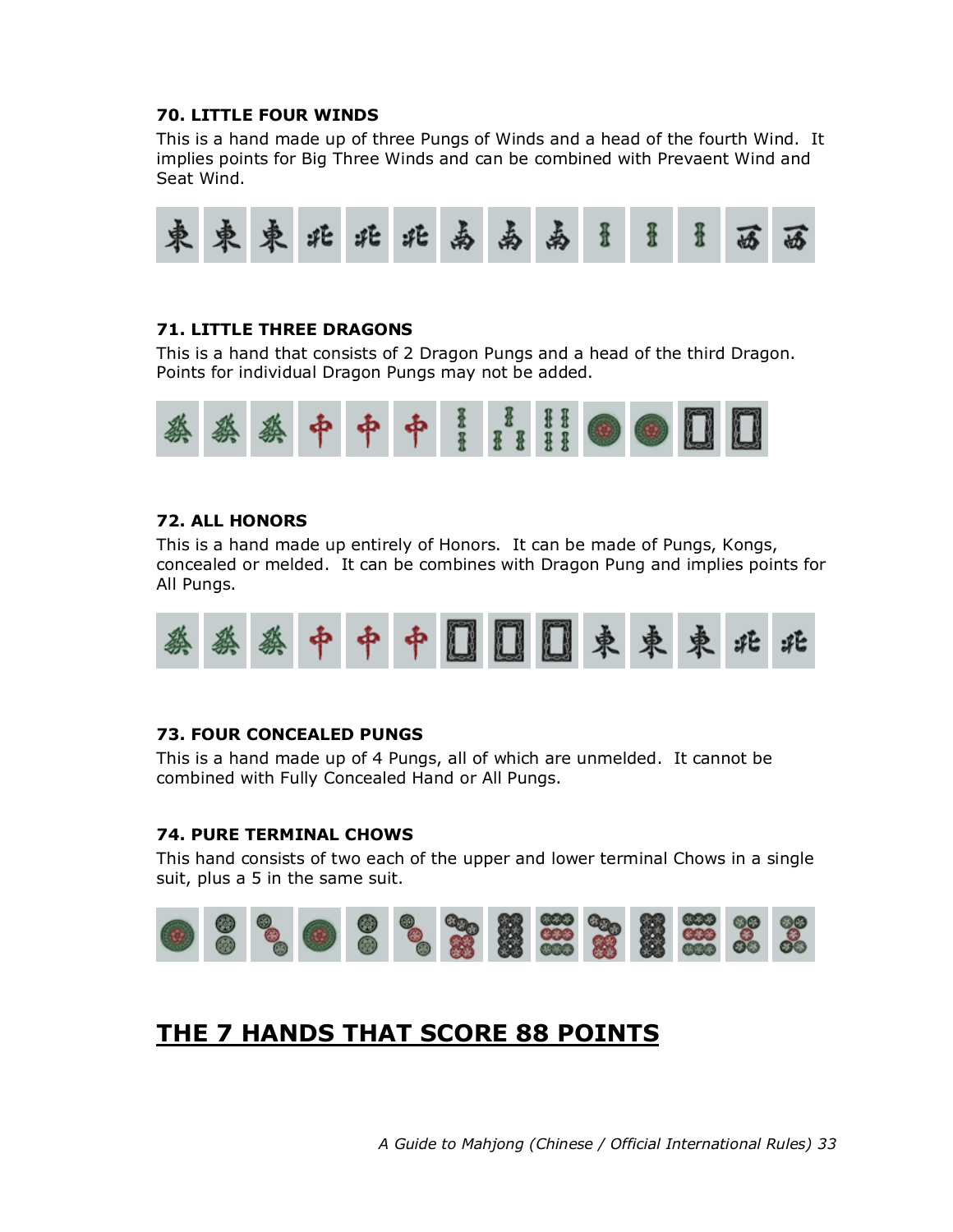#### 75. BIG FOUR WINDS

A hand made up of Pungs or Kongs of all four Winds. It cannot be combined with All Pungs.



# 76. BIG THREE DRAGONS

This is a hand made up of Pungs or Kongs of all three Dragons. It cannot be combined with Dragon Pung.



## 77. ALL GREEN

This is a hand composed entirely of green tiles – i.e. 2-3-4-6-8 Bamboos and Green Dragons. It cannot be combined with Half Flush.



# 78. NINE GATES

This is a hand made up of  $1-1-1-2-3-4-5-6-7-8-9-9-9$  of one suit, making a ninesided wait for a 1-2-3-4-5-6-7-8 or 9. It cannot be combined with Full Flush or Pung of Terminals or Honors.



## 79. FOUR KONGS

This is a hand that contains any four Kongs, concealed or melded.

#### 80. SEVEN SHIFTED PAIRS

This is a hand made up from seven pairs in the same suit, each one shifted up from the last. It cannot be combined with Full Flush, Fully Concealed Hand or Single Wait.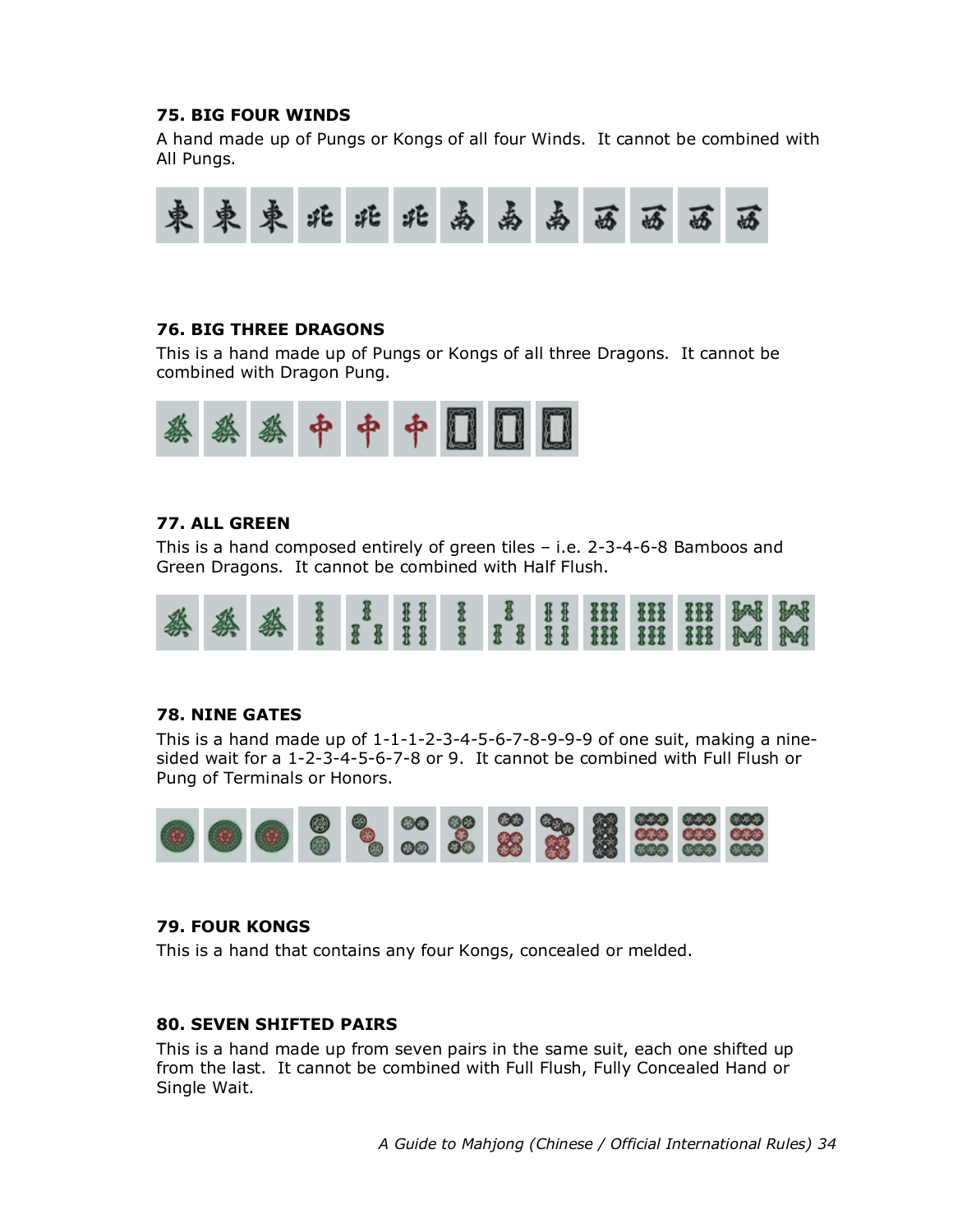

#### 81. THIRTEEN ORPHANS

This is hand entirely made up of singles of any 12 of the terminal (1 and 9) and Honor Tiles, and a pair of the  $13<sup>th</sup>$ . It cannot be combined with All Types, Concealed Hand or Single Wait.



# TABLE OF SCORING HANDS BY TYPE:

Blue denotes concealed hands

|                                       | Hand<br>Number  | <b>Points</b><br><b>Scored</b> |  |  |  |  |
|---------------------------------------|-----------------|--------------------------------|--|--|--|--|
| <b>HONOR TILE BASED SCORING HANDS</b> |                 |                                |  |  |  |  |
| Dragon Pung                           | 14              | 2                              |  |  |  |  |
| Prevalent Wind                        | 15              | $\overline{2}$                 |  |  |  |  |
| Seat Wind                             | 16              | $\frac{2}{6}$                  |  |  |  |  |
| Two Dragons                           | 34              |                                |  |  |  |  |
| <b>Big Three Winds</b>                | 48              | $\overline{12}$                |  |  |  |  |
| Little Four Winds                     | 70              | 64                             |  |  |  |  |
| Little Three Dragons                  | 71              | 64                             |  |  |  |  |
| All Honors                            | 72              | 64                             |  |  |  |  |
| <b>Big Four Winds</b>                 | $\overline{75}$ | 88                             |  |  |  |  |
| <b>Big Three Dragons</b>              | 76              | 88                             |  |  |  |  |
| <b>CHOW BASED SCORING HANDS</b>       |                 |                                |  |  |  |  |
| Pure Double Chow                      | 1               | $\mathbf{1}$                   |  |  |  |  |
| Mixed Double Chow                     | $\frac{2}{3}$   | $\mathbf{1}$                   |  |  |  |  |
| Short Straight                        |                 | $\mathbf{1}$                   |  |  |  |  |
| <b>Two Terminal Chows</b>             | 4               | $\mathbf{1}$                   |  |  |  |  |
| All Chows                             | 18              | $\frac{2}{6}$                  |  |  |  |  |
| <b>Mixed Shifted Chows</b>            | 30              |                                |  |  |  |  |
| Mixed Straight                        | 35              | $\overline{8}$                 |  |  |  |  |
| Mixed Triple Chow                     | 37              | $\overline{8}$                 |  |  |  |  |
| Knitted Straight                      | 45              | 12                             |  |  |  |  |
| Pure Straight                         | 49              | 16                             |  |  |  |  |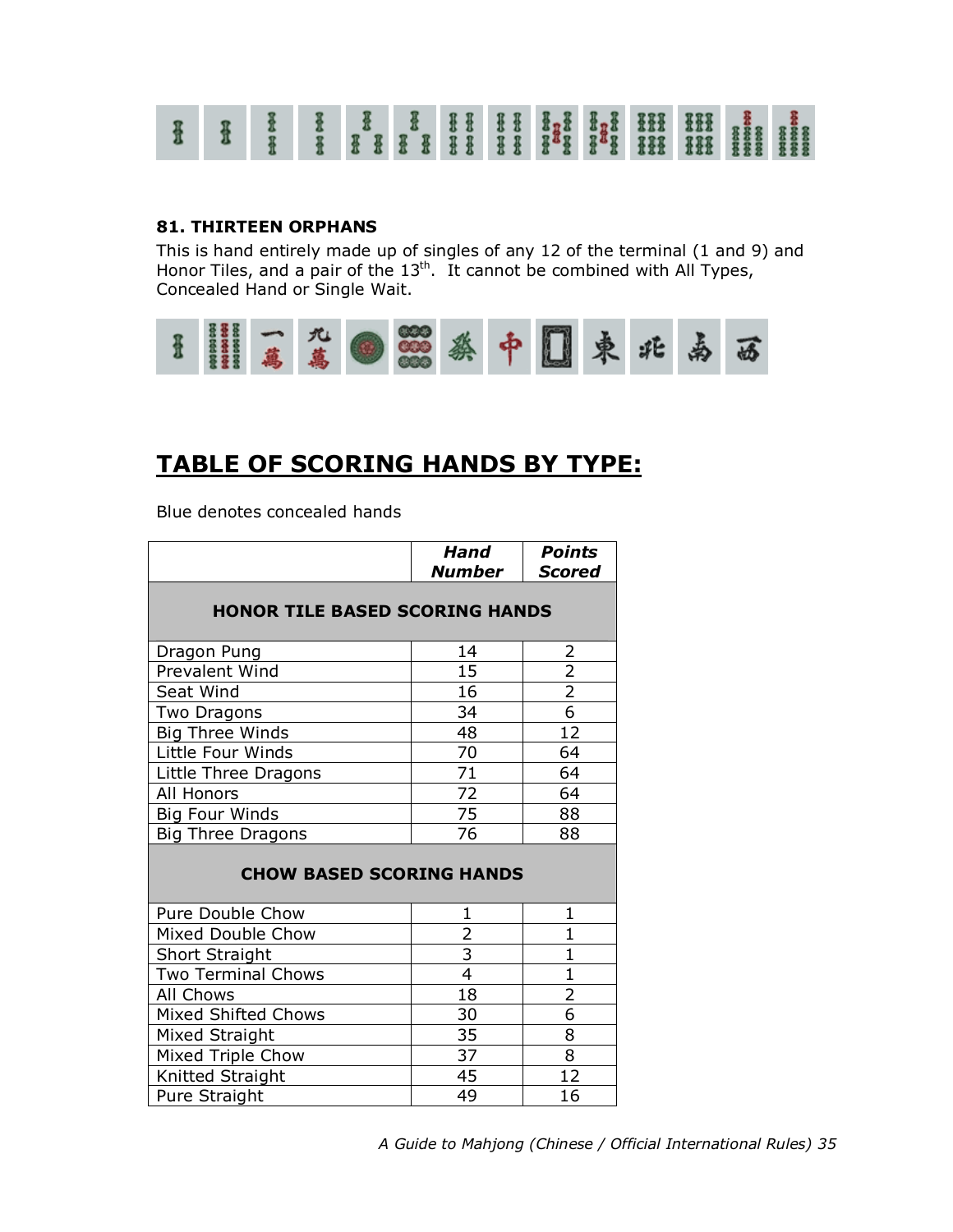| Three Suit Terminal Chows  | 50 | 16 |
|----------------------------|----|----|
| <b>Pure Shifted Chows</b>  | 51 | 16 |
| Pure Triple Chow           | 59 | 24 |
| <b>Four Shifted Chows</b>  | 64 | 32 |
| Quadruple Chow             | 67 | 48 |
| <b>Pure Terminal Chows</b> | 74 |    |

# PUNG BASED SCORING HANDS

| 5  | 1              |
|----|----------------|
| 6  |                |
| 20 | $\overline{2}$ |
| 21 | $\overline{2}$ |
| 22 | $\overline{2}$ |
| 26 | 4              |
| 28 | 6              |
| 33 | 6              |
| 38 | 8              |
| 53 | 16             |
| 54 | 16             |
| 57 | 24             |
| 60 | 24             |
| 65 | 32             |
| 66 | 32             |
| 68 | 48             |
| 69 | 64             |
| 73 | 64             |
| 79 | 88             |
|    |                |

# SEVEN PAIRS HANDS

| Seven Pairs         |  |
|---------------------|--|
| Seven Shifted Pairs |  |

#### SUIT BASED HANDS

| One Voided Suit<br>No Honors<br><b>Half Flush</b><br>29<br>All Types<br>31<br><b>Full Flush</b><br>58<br>24 |  |  |
|-------------------------------------------------------------------------------------------------------------|--|--|
|                                                                                                             |  |  |
|                                                                                                             |  |  |
|                                                                                                             |  |  |
|                                                                                                             |  |  |
|                                                                                                             |  |  |
| All Green<br>88<br>77                                                                                       |  |  |
| RЯ<br>Nine Gates                                                                                            |  |  |

#### TERMINAL BASED HANDS

| All Simples  |    |  |
|--------------|----|--|
| Outside Hand |    |  |
| Upper Four   | 46 |  |
| Lower Four   |    |  |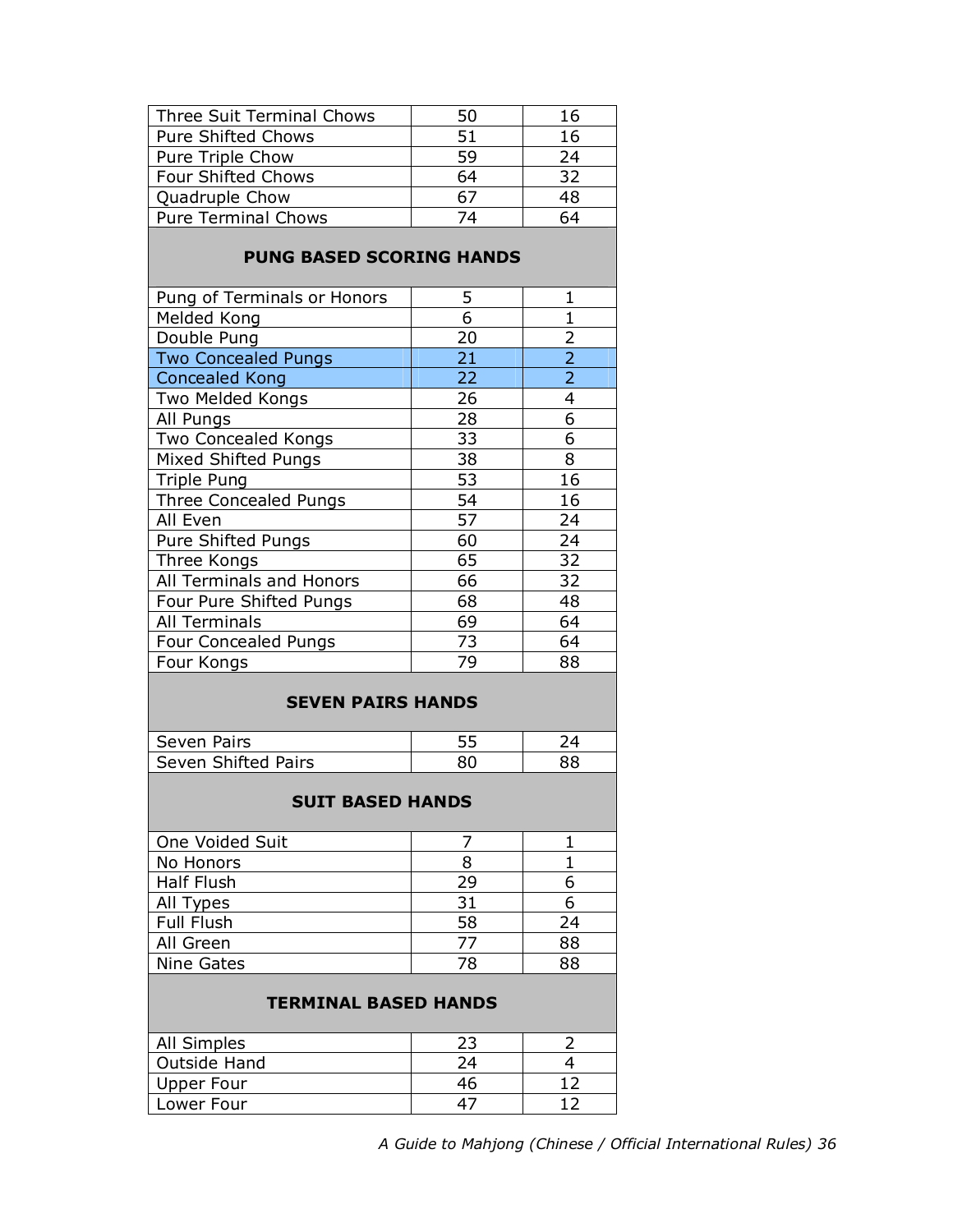| All Fives    |    | 16 |
|--------------|----|----|
| Upper Tiles  |    |    |
| Middle Tiles |    | つハ |
| Lower Tiles  | ь. |    |
|              |    |    |

# KNITTED TILES BASED HANDS

| Lesser Honors, Knitted Tiles  |    |  |
|-------------------------------|----|--|
| Greater Honors, Knitted Tiles | 56 |  |
|                               |    |  |

## TYPES OF WAIT

| Edge Wait                   | 9  |                |
|-----------------------------|----|----------------|
| Closed Wait                 | 10 |                |
| Single Wait                 | 11 |                |
| Self-Drawn                  | 12 |                |
| <b>Concealed Hand</b>       | 17 | $\overline{2}$ |
| <b>Fully Concealed Hand</b> | 25 |                |
| Last Tile                   | 27 |                |
| Melded Hand                 | 32 |                |
| Last Tile Draw              | 40 | 8              |
| Last Tile Claim             | 41 | 8              |
| Out With Replacement Tile   | 42 | 8              |
| Robbing The Kong            | 43 |                |

# SPECIAL HANDS

| <b>Flower Tiles</b>     |    |  |
|-------------------------|----|--|
| Tile Hog                |    |  |
| <b>Reversible Tiles</b> | 36 |  |
| Chicken Hand            |    |  |
| Thirteen Orphans        |    |  |

The one who declares Mahjong is the only one gets to score points. The points are based on the contents of the winning hand. The points are added together in a simple sum. Then, the flower tiles are counted apart from the 8 point minimum. Finally, depends on the Mahjong by someone's discard or by self-drawn, additional points are added to determine the final score and then translated into payments or point deductions.

In summary, the payments or point deductions are calculated based upon two different ways of declaring Mahjong:

By someone's discard:

The winner receives 8 points or chips from each of the three opponents.

The winner also receives points or chips from the player who discarded the winning tile equal to the points scored by the winning player.